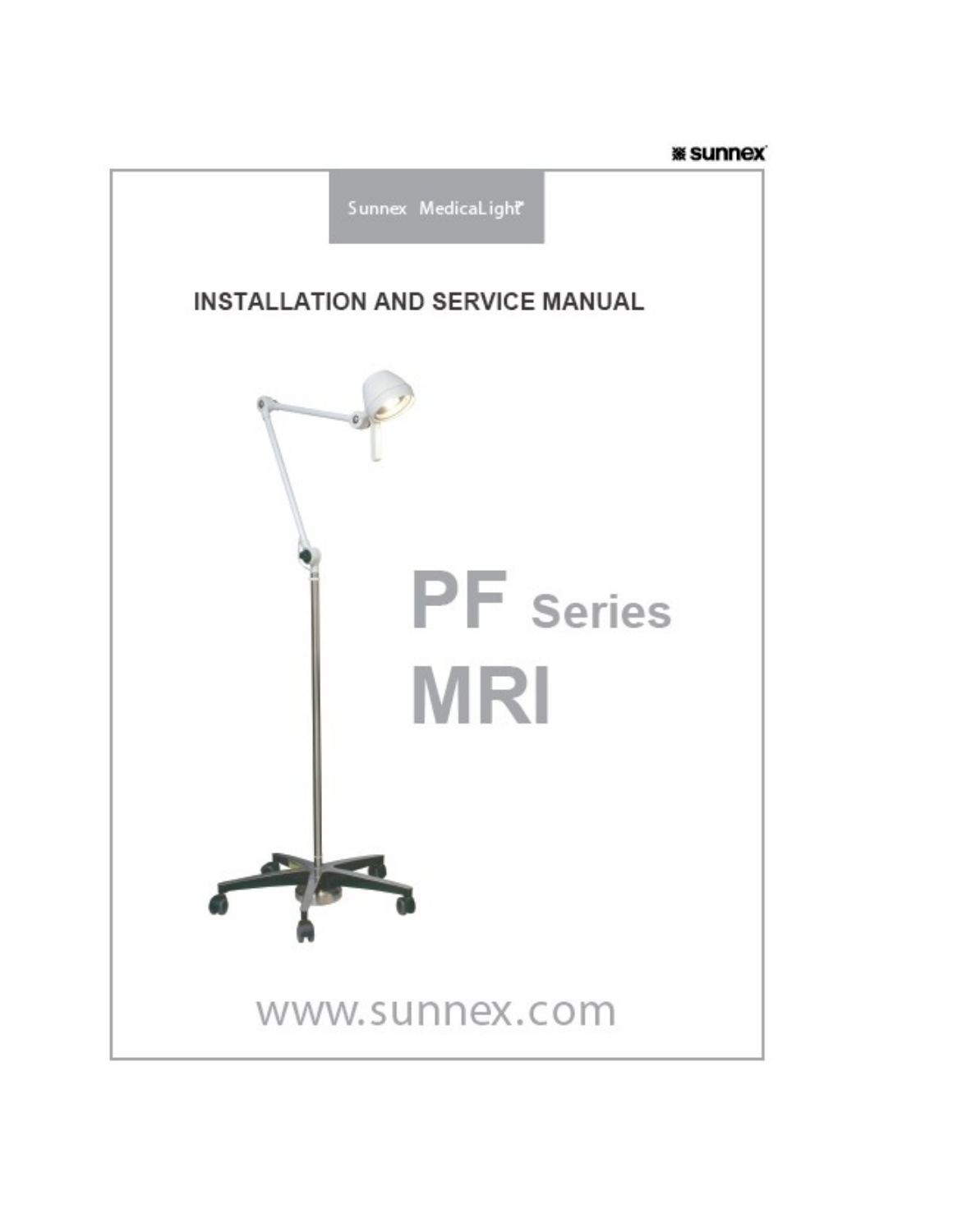

### **TABLE OF CONTENTS**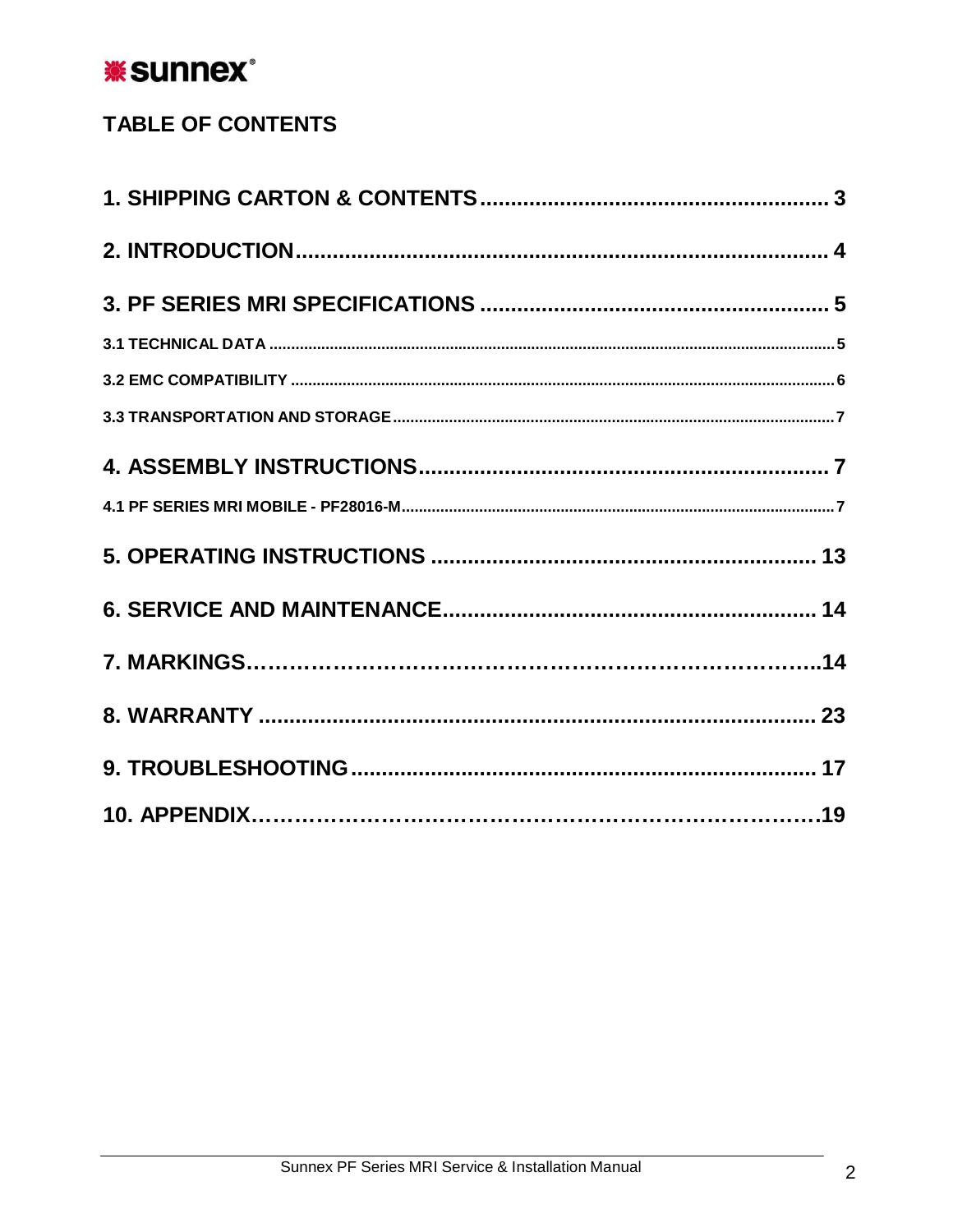# **WE SUNNEX**

# **1. SHIPPING CARTON & CONTENTS**

### **PF28016-M (mobile)**

 One lamp arm assembly with 30 feet cord and connector One caster base with 5 wheels One base weight with 5/16-18 x 2  $\frac{1}{2}$  socket head cap screw One vertical pole with set screw One electrical box with lead and cord plug Two Allen keys; 3/32 and 6mm (the keys are magnetic) Two cord hooks (off-white) to hold output cord to the pole A combination of installation guide/instruction manual

The electrical box is packaged and shipped with the light.

\*Carefully check the contents of the shipment. Report shortages and/or errors, to Sunnex or your dealer's customer service department, within five (5) working days.

The recovery of costs related to shipping damage, concealed or otherwise, can be a long and frustrating experience. In order to avoid the uncomfortable aspects, all freight claims by either the dealer or consignee should be filed with the transportation company within five (5) working days. The carton and its inserts should be kept for inspection by the transportation company.



**CAUTION:** Please be aware, if this routine is not followed, and the carton and its contents are disposed of or destroyed before inspection by the transportation company, our assistance is of no value to you.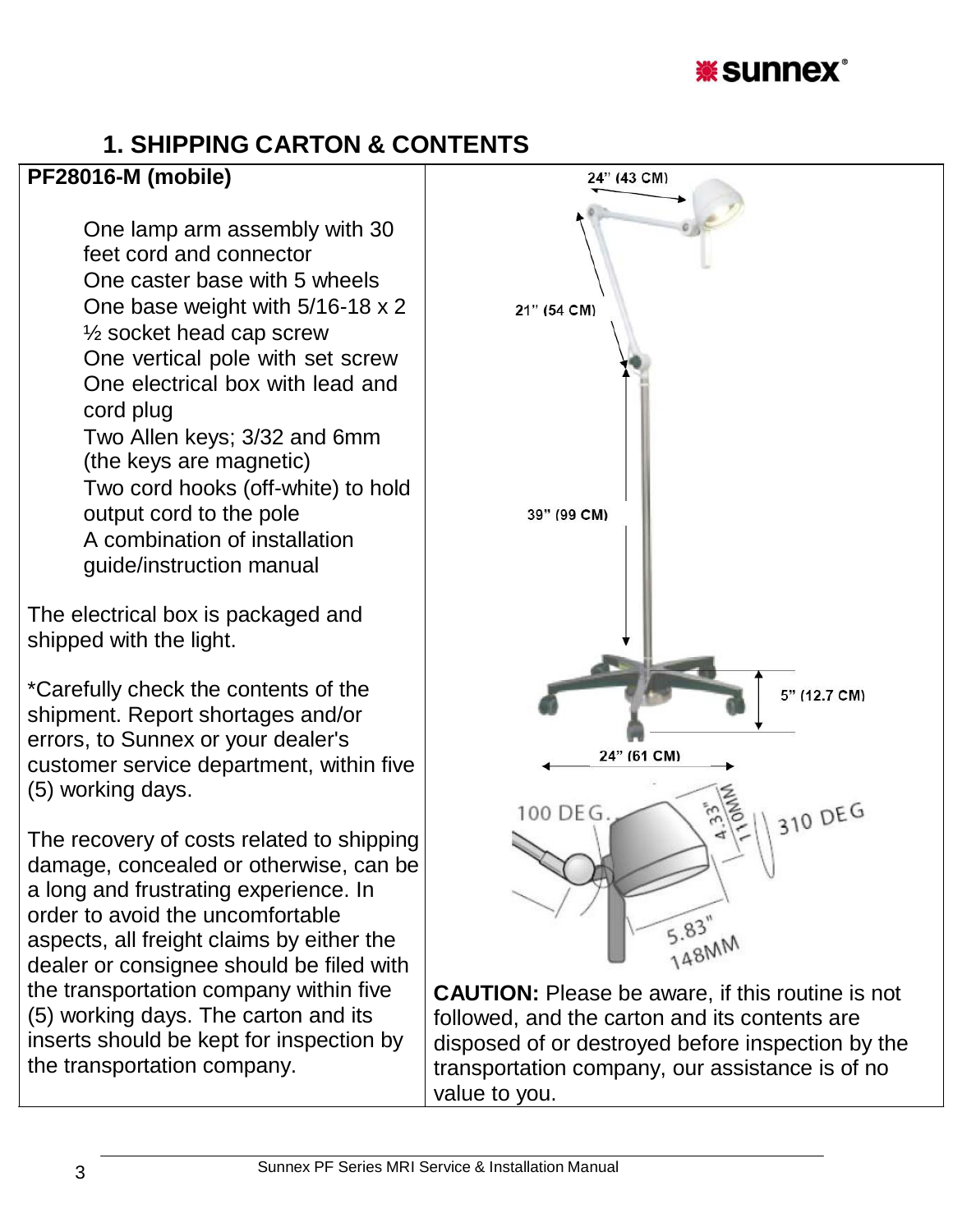

#### **2. INTRODUCTION**

The objective of this manual is to assist you in assembling your PF series MRI light, to introduce some of its most important features, and to provide suggestions for its care.

#### *2.1 INTENDED USE*

The Sunnex PF series MRI light is intended for use in MRI environments where illumination is required for various tasks around the bore. **CAUTION! This light is intended for out of bore procedures only. Any deviation or inappropriate use may result in serious injury.**

#### *2.2 SAFETY INSTRUCTIONS*

The Sunnex PF series MRI light must be operated with the safety of the user and patient in mind. Please read this manual and any other instructions before installing the equipment. Please make sure that all appropriate service staff is informed and educated on the equipment to ensure continued safety and needed maintenance. Be sure you understand the intended use of this equipment and recommended operation before attempting to install and use the equipment.

#### **IMPORTANT!**

 **This light is MRI conditional and can be used as a medical task light around the bore. NOTE! It is extremely important that all guidelines are strictly followed to ensure safety for users and patients.**

 **Use the light only for its intended purpose. It is a portable medical task light intended for use outside of the bore.**

 **WARNING! The power supply contains ferrous materials. DO NOT bring the power supply close to the magnet (Always keep it beyond 100 Gauss line/10 mT). Fuses may blow if this requirement is not followed. ALWAYS take the furthest route away from the magnet when moving the power supply in the MRI room. The power supply must be fastened to a fixed structure.**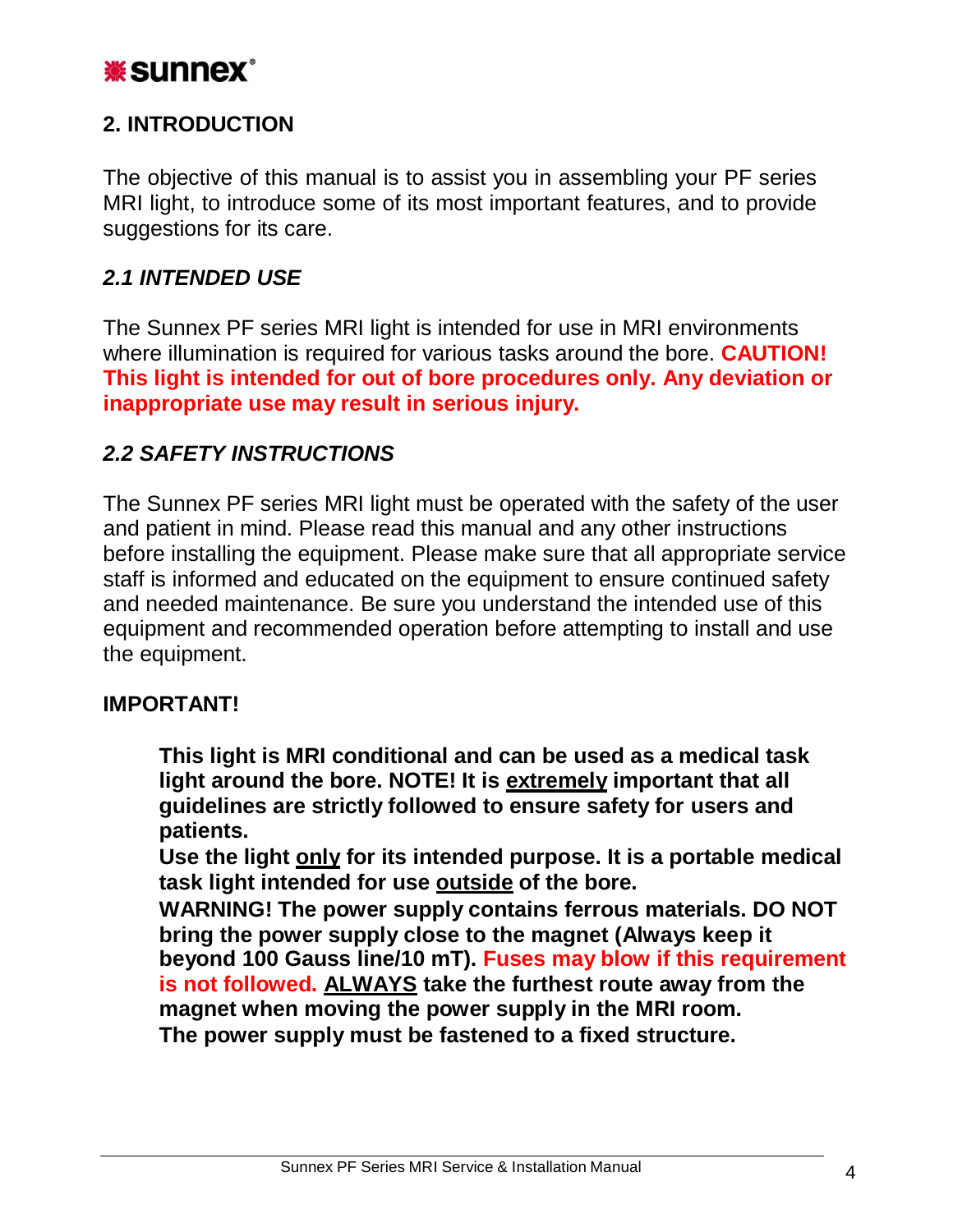

 **ALWAYS bring the light outside the MRI room when performing any service on the light. This includes any cleaning and/or bulb replacements. Also, assemble the light outside of the MRI room. The safety guidelines of your MRI facility must never be compromised. If in doubt, consult with your facilities manager on proper procedures.**

### **3. PF Series MRI Specifications**

### *3.1 TECHNICAL DATA*

| <b>Power supply:</b>                                                                                                                                      | 120V - 60Hz and 230V - 50Hz                                                                                                       |
|-----------------------------------------------------------------------------------------------------------------------------------------------------------|-----------------------------------------------------------------------------------------------------------------------------------|
| <b>Nominal Effect:</b>                                                                                                                                    | 120Vac, 60Hz, 50W - 1.5A<br>230Vac, 50Hz, 50W - 1.0A                                                                              |
| <b>Light Source:</b><br><b>Bulb Life:</b><br><b>Central Illuminance</b><br><b>Total Irradiance</b><br><b>Color Temp:</b><br><b>Color Rendering Index:</b> | Halogen bulb - Dichroic 13.8V/50W<br>2,000 hours<br>19300 Lux Lux/2,350 footcandles at 1 meter<br>131 Watts/ $m2$<br>3,420K<br>97 |
| <b>Total Weight:</b>                                                                                                                                      | Mobile 40 lbs / 18 kg                                                                                                             |

The product is rated as class I according to electrical safety standards IEC 60601-1 and conforms to CAN/CSA-C22.2 No. 601.1-M-90, IEC/EN 60601- 1:1990, IEC 60601-2-41: 2000, UL 60601-1, First edition, 2003. This product is rated as a Class I medical device according to USA FDA regulations; mode of operation is suited for continuous use. Radiated and conducted emissions testing has been completed on the PF Series lights and for compliance with IEC 60601-1-2 (2001-09) 2nd edition (EN55011:1991, Group I Class B)

This product does not produce any physiological effects that could harm a patient. The mains plug on the product is a disconnect device, a mains switch is not provided.

This product is not suitable for use in the presence of a FLAMMABLE ANAESTHETIC MIXTURE WITH AIR or WITH OXYGEN OR NITROUS OXIDE.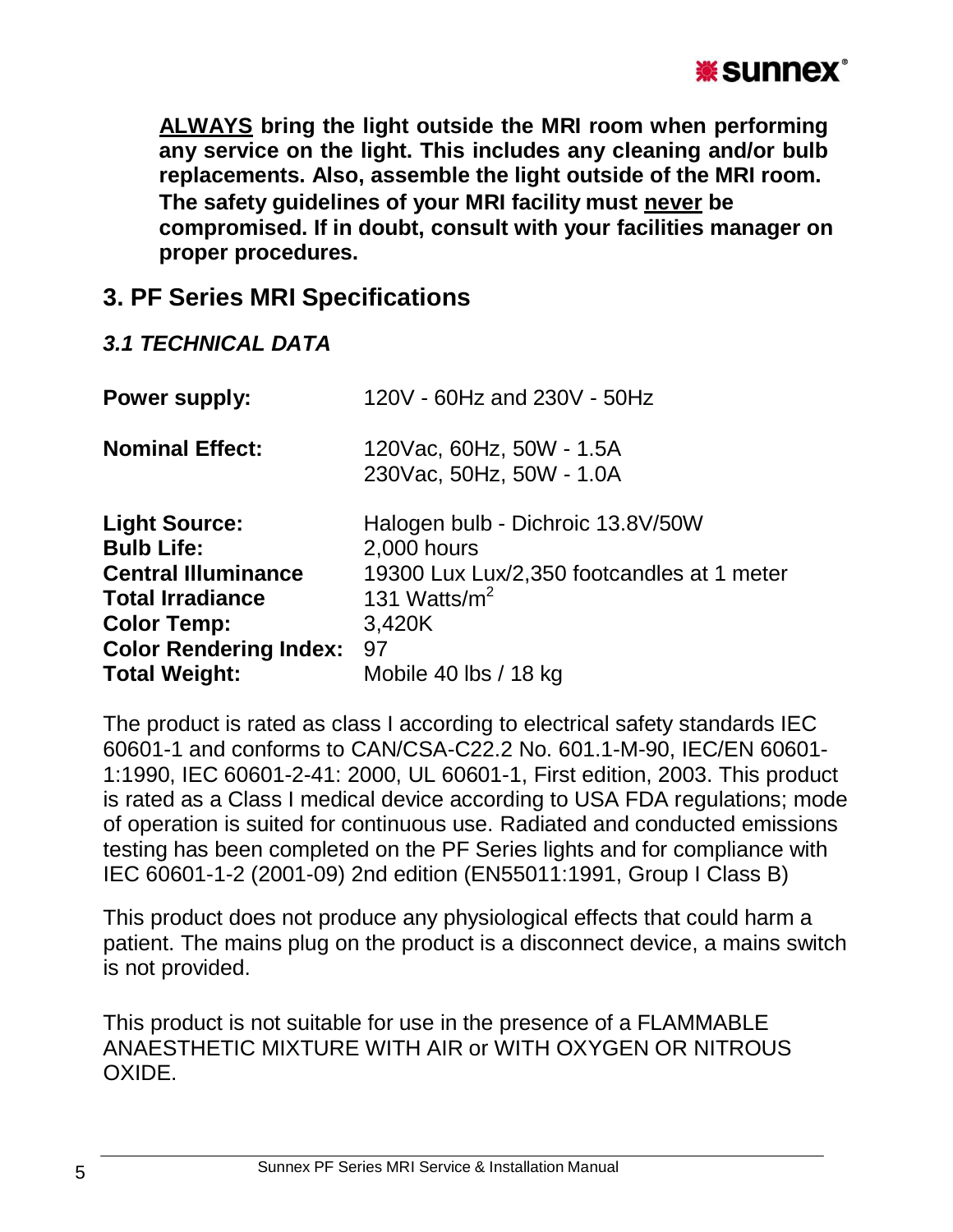

Information about circuit diagrams, component part lists, descriptions, is available upon request. Requests can be made to engineering department.

#### **Technical Questions**

Any technical questions can be directed to Sunnex Inc. phone +1 800 445 7869 or can be written to Sunnex Inc. Engineering Department, 8001 Tower Point Drive, Charlotte, NC. 28227.

### *3.2 EMC COMPATIBILITY*

#### **Sunnex Inc.**

#### **Electromagnetic Compatibility User Information for the PF MRI Light (PF 28016-M)**

**WARNING:** Medical Electrical Equipment needs special precautions regarding EMC and needs to be installed and put into service according to the Electromagnetic Compatibility [EMC] information provided in the accompanying documents provided in the Appendix.

**WARNING:** Portable and Mobile RF Communications Equipment can affect Medical Electrical Equipment.

**WARNING:** The equipment or system should not be used adjacent to or stacked with other equipment and that if adjacent or stacked use is necessary, the equipment or system should be observed to verify normal operation in the configuration in which it will be used.

**NOTE:** The EMC tables and other guidelines that are included in the Instruction Manual provide information to the customer or user that is essential in determining the suitability of the Equipment or System for the Electromagnetic Environment of use, and in managing the Electromagnetic Environment of use to permit the Equipment or System to perform its intended use without disturbing other Equipment and Systems or nonmedical electrical equipment.

To avoid electromagnetic interference, guidelines in this instructions manual and guidelines of MRI **MUST** be strictly followed.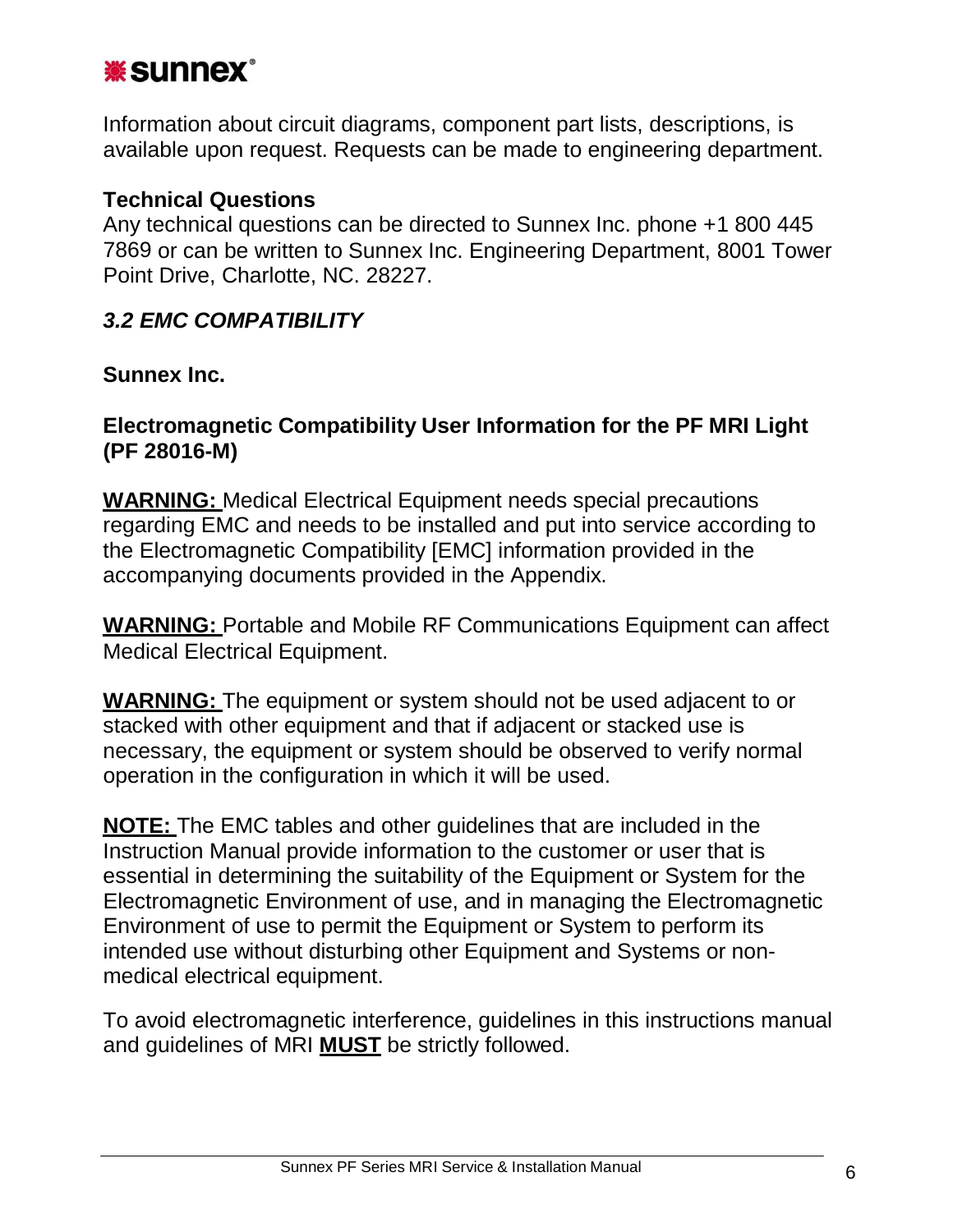

### *3.3 TRANSPORTATION AND STORAGE*

This light is packaged in card board and should be transported protected from moisture. The light should be stored in a dry environment and room temperature.

Transportation and storage temperature: -5°F / -20°C to 140°F / 60°C

Humidity < 95%

# **4. ASSEMBLY INSTRUCTIONS**

There are several factors involved with proper installation. Considering them will help you produce a safe work environment for yourself and your patients.

Please follow the directions for assembly carefully as any negligence or poorly performed assembly may void the Warranty. Any modification to the structure of the light may also void the listings of this product.

### *4.1 PF SERIES MRI MOBILE - PF28016-M*



**CAUTION! THE ELECTRICAL BOX CONTAINS FERROUS MATERIALS AND MUST BE HANDLED WITH CAUTION. THE ELECTRICAL BOX SHOULD BE SECURED TO A STRUCTURAL MEMBER AT A SAFE DISTANCE (BEYOND 100 GAUSS LINE) AWAY FROM THE MRI MACHINERY. DO NOT MOUNT BOX DIRECTLY TO SHEET ROCK OR PLYWOOD SUBSTRATES. IDEALLY, THE ELECTRICAL BOX IS SECURED BY NON-FERROUS FASTENERS, DIRECTLY TO THE FLOOR OUTSIDE THE MAXIMUM RECOMMENDED GAUSS LINE.**

It is recommended the electrical box is mounted away from high traffic area and congestion to avoid the possibility of damage or removal from mounting surface.

### **Assembly and installation of the light**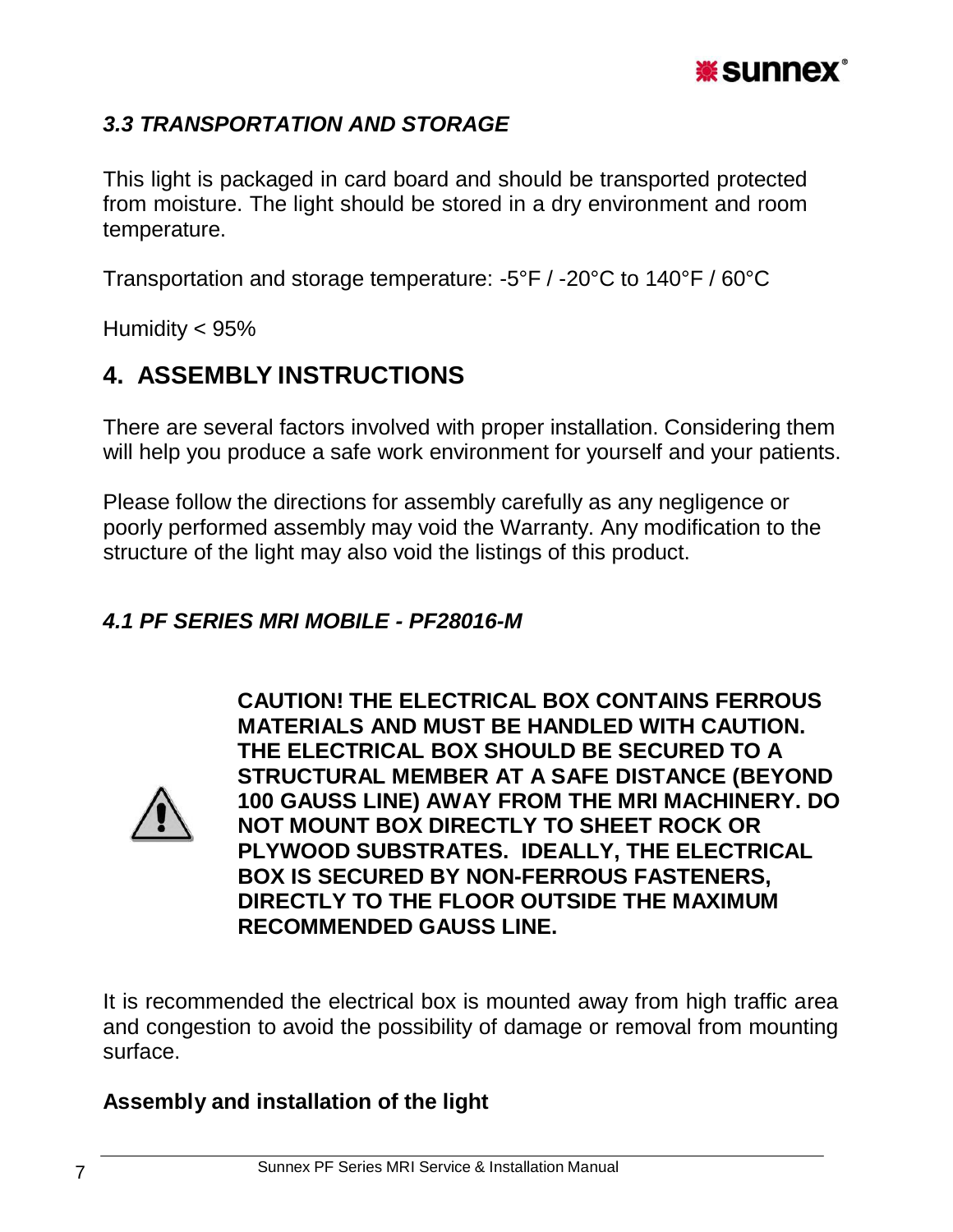

#### **IMPORTANT! Assemble the light outside of the MRI room.**

1. Snap in five wheels onto caster base. It may be necessary to expand the brass clip with a screwdriver to fit the wheel in caster base (See figure 1). Take 5/16 -18 bolt (provided) and position bolt up through the weight and bottom of caster base. Attach caster base and weight to pole by threading screw into the bottom of the pole. Ensure that the weight, caster and vertical pole are attached properly.



**Figure 1. Installing counter weight to the caster base**

2. Place lamp arm assembly into top of pole and secure in position with the set screw provided in the side of the pole.

#### **ELECTRICAL CONNECTIONS**

#### **Option 1 – Installing the transformer box outside MRI room using RF filter**

If the transformer box is installed outside MRI room, the output cord from transformer box must be cut and fed through a RF filter; otherwise there may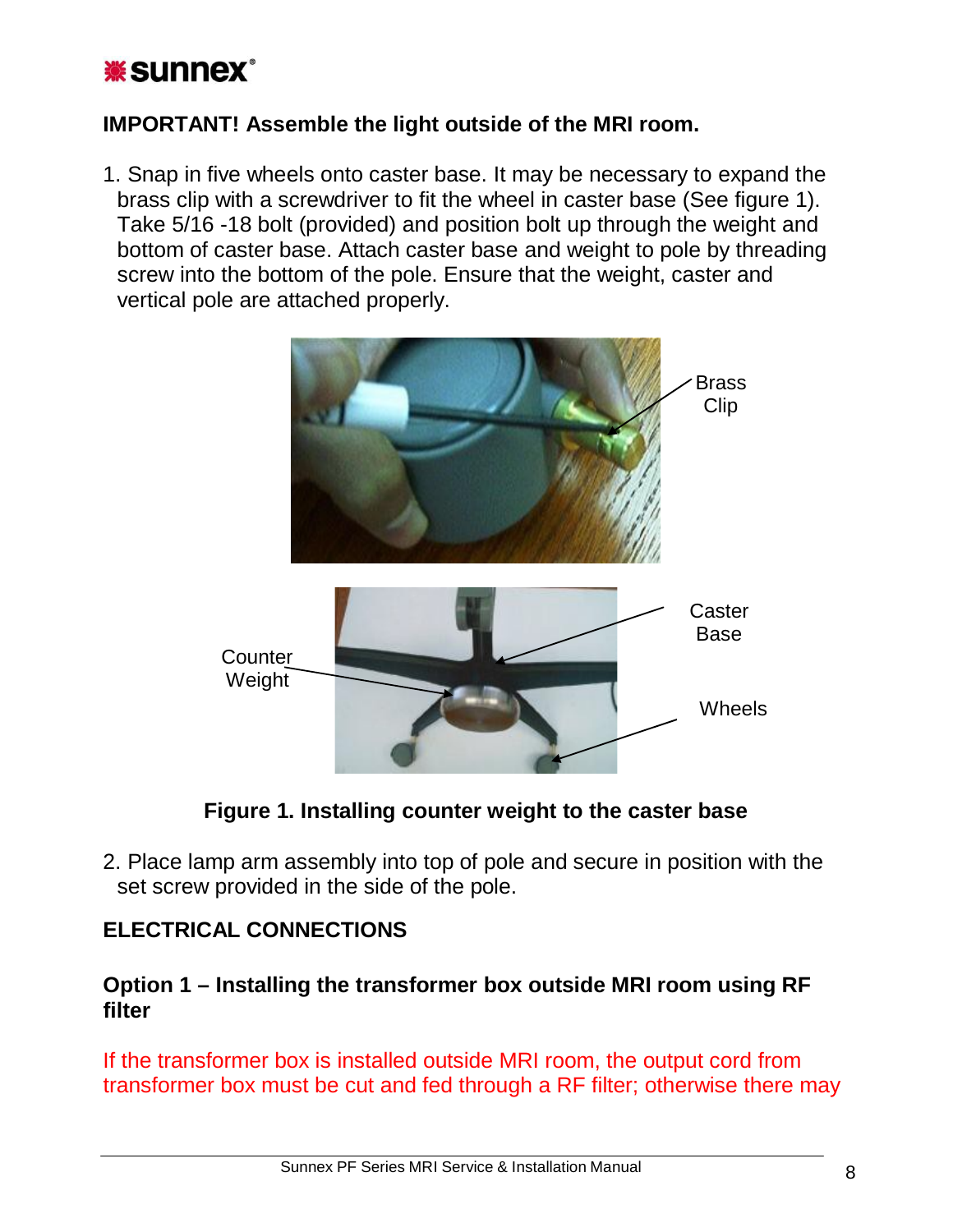be interference with the MRI machine. (CUTTING THE CORD IN SUCH A WAY DOES NOT VOID THE WARRANTY OF THE PRODUCT AND DOES NOT VOID THE CERTIFICATION LISTING)

The transformer box is equipped with 30ft of cord on the secondary side and 10ft of cord on the primary side. If installing the transformer box outside the MRI room, connectors may be required on the secondary side to accommodate the use of an RF filter. RF filter connectors will be different based on which RF filter is used. If your facility construction requires alterations beyond these guidelines, please contact Sunnex Technical Support.

### **WHICH RF FILTER TO USE**

#### **PF MRI LIGHT specifications:**

| Power Supply:          | 120V - 60Hz and 230V - 50Hz |
|------------------------|-----------------------------|
| <b>Nominal Effect:</b> | 120VAC, 60Hz, 1x50W - 1.5A  |
|                        | 230VAC, 50Hz, 1x50W - 1.0A  |
| Voltage output:        | <b>14V DC</b>               |
| Current:               | 3.6 Amp. DC in secondary    |

Sunnex does not advise any specific filter but the specifications of the PF MRI product must be carefully considered when selecting a filter. Following are recommendations of filters that can be used: Spectrum Control part# 56- 705-003 (this is a 9-pin D sub connector RF filter) or equivalent should be used. Some manufacturers that make RF filters are: Amphenol Canada, Spectrum Control, ERNI, Conec. The voltage drop over the filter must be minimal to ensure proper performance of the light fixture. The guidelines and requirements of your MRI facility must be considered as well. Consult with your MRI facility manager or the RF panel support technician if uncertain.

- 1. Mount transformer box securely to a structural member in the area close to the RF panel in the adjacent equipment room using 1/4 X 2‖ bolts (Four holes are provided on the base plate of transformer box). The transformer box should not be stacked with other power supply units.
- 2. It is recommended not to mount the transformer box on wall.
- 3. Velcro is provided on the base plate of the transformer box and a rope and snap-on hook is also provided on the transformer box to assist in proper installation. (Velcro can be used [in addition to bolting method] to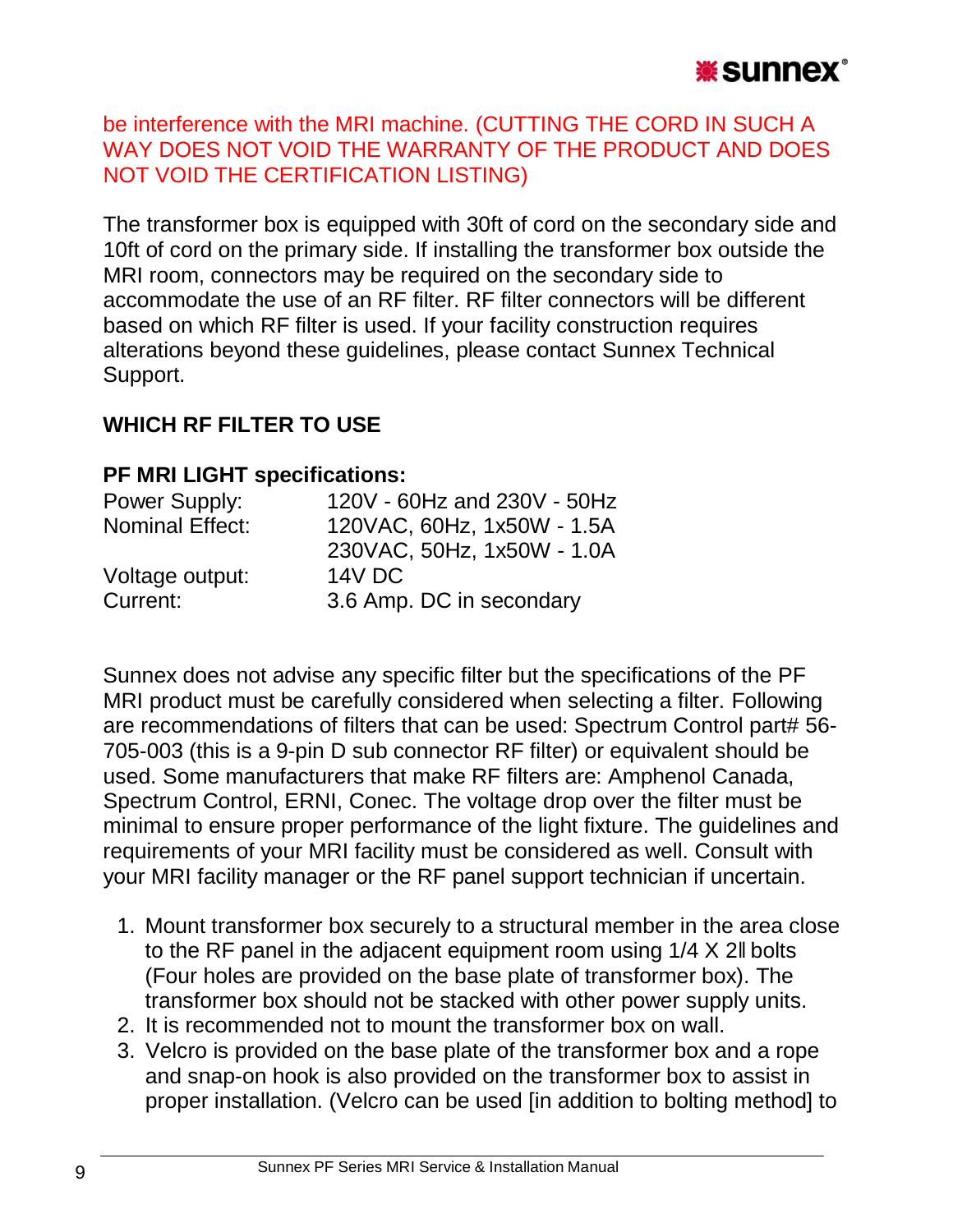

secure the transformer box to a flat surface and snap-on hook is provided to emphasize that the transformer box needs to be locationconstrained and it can be used to secure the transformer box).

4. Select appropriate mating D sub connectors for RF filter. Cut the cord on secondary side of the light, install (solder) two wires of this cord (black  $=$ hot, white = neutral) to the selected D sub connector and install this connector to the RF filter. (CUTTING THE CORD IN SUCH A WAY DOES NOT VOID THE WARRANTY OF THE PRODUCT AND DOES NOT VOID THE CERTIFICATION LISTING). Install (solder) wires of other end of lamp cord to the selected D sub connector for inside of the MRI room and install this connector to the RF filter from inside the MRI room. (Sunnex Inc. does not provide RF filters or the mating D sub connectors to RF filter). Sunnex Inc. can provide the output cord (Sunnex part# 50710030) or 18AWG/2 wire, temperature rating 105 degree C should be used. A typical installation is shown in following diagram. A 3-pin, 9-pin, 25-pin D Sub connector can be used.



5. Plug male connector (from lamp cord) into the female connector on the electrical box. **CAUTION:** Male connector has a mechanical latch. Be sure lamp connector is fully engaged into electrical box female connector and the latch is fully engaged. (To disconnect, press tab on the female connector [and hold] and pull the male connector.)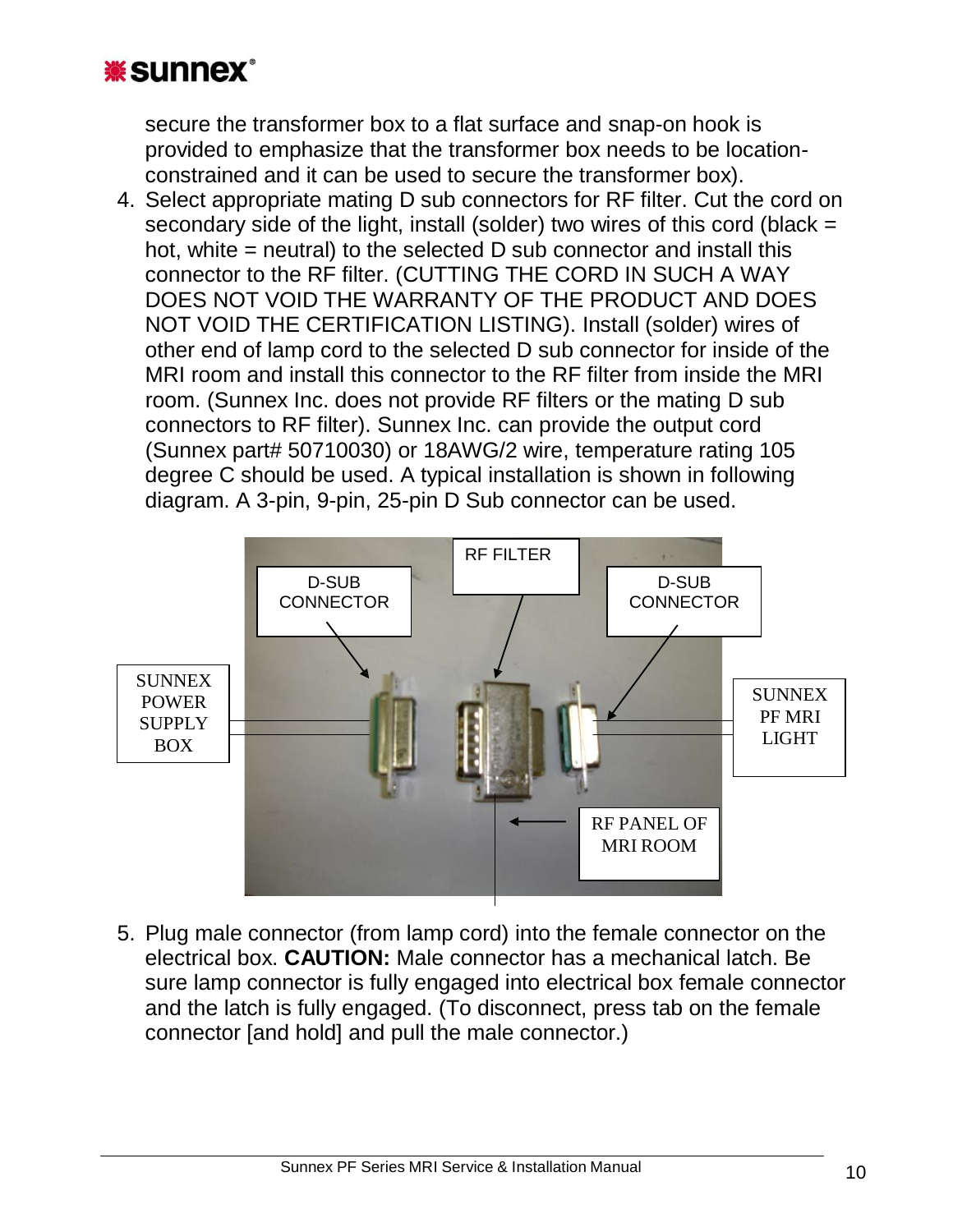



#### **Figure 2. Lamp connection with electrical box**



- 6. Confirm connection through the RF panel into the light fixture in the MRI room.
- 7. Plug electrical box lead into a hospital grade electrical socket.
- 8. Lamp is ready for use.

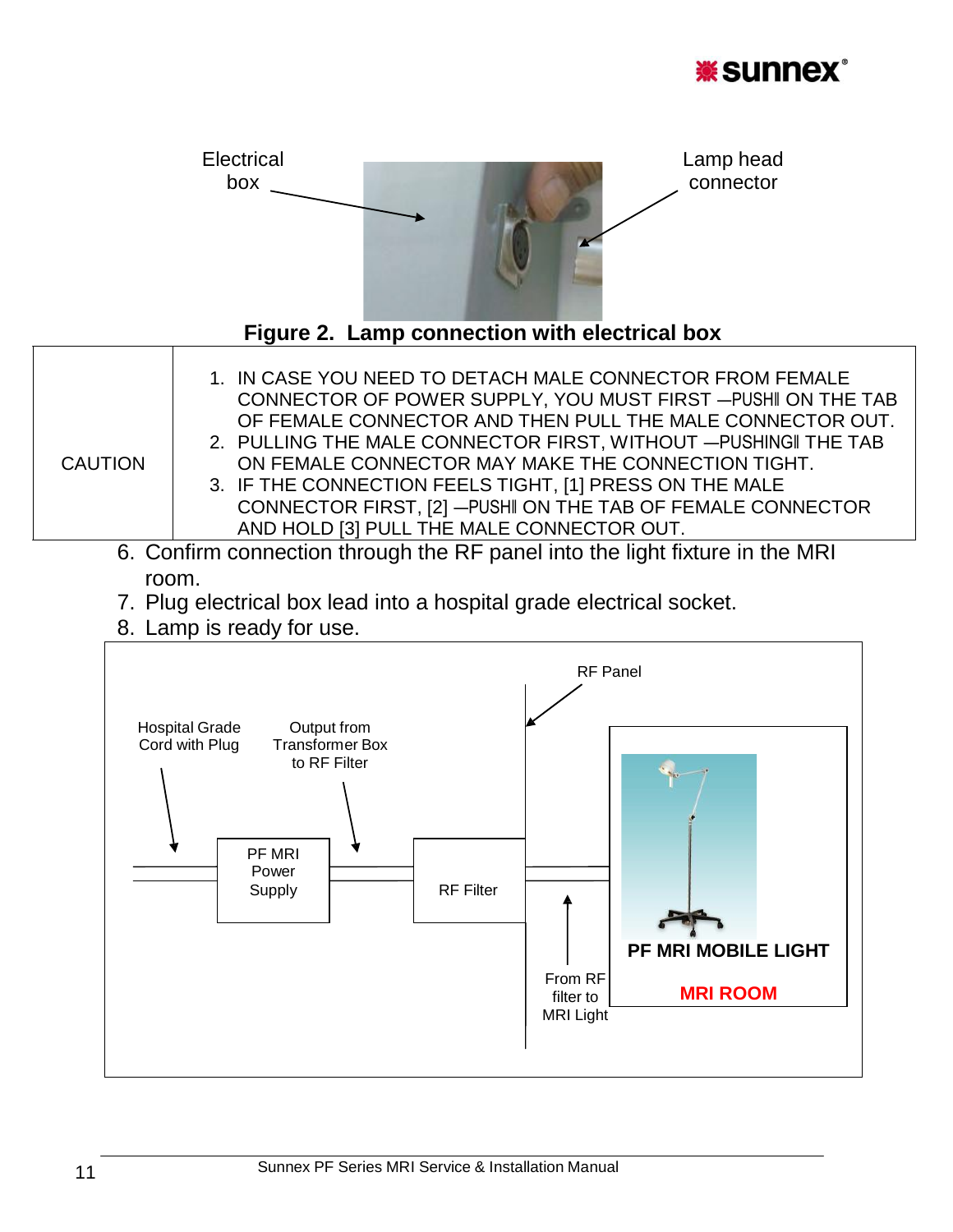

### **Figure 3. Schematic for option 1 (Installing the transformer box outside MRI room using RF filter)**

### **Option 2 – Installing the transformer box inside the MRI room.**

The light is equipped with 30ft of cord on the secondary side and 10ft of cord on the primary side. The total length of cord on the secondary side should not be altered from the original 30ft.

- 1. Mount electrical box securely to a structural member on the floor outside of the safe perimeter (100 Gauss line/10mT) of MRI machinery with a bolt 1/2" diameter x 2" L. (Four holes are provided on the base plate of transformer box).
- 2. It is recommended not to mount the electrical box on wall.
- 3. Velcro is provided on the base plate of the electrical box and a rope and snap-on hook is provided on the electrical box to assist in proper installation.
- 4. Plug lamp lead connector into the receptacle on the side of the electrical box. **CAUTION:** Lamp lead connector has a mechanical latch. Be sure lamp connector is fully engaged into electrical box receptacle and the latch is fully engaged. (To disconnect, press lever on the receptacle and pull the lamp head connector.)



### **Figure 4. Lamp lead connection with electrical box**

- 5. Plug electrical box lead into a hospital grade electrical socket.
- 6. Lamp is ready for use.



### **CAUTION! THE ELECTRICAL BOX CONTAINS FERROUS MATERIALS AND MUST BE HANDLED WITH CAUTION. THE TRANSFORMER BOX SHOULD BE SECURED TO A STRUCTURAL MEMBER AT A SAFE**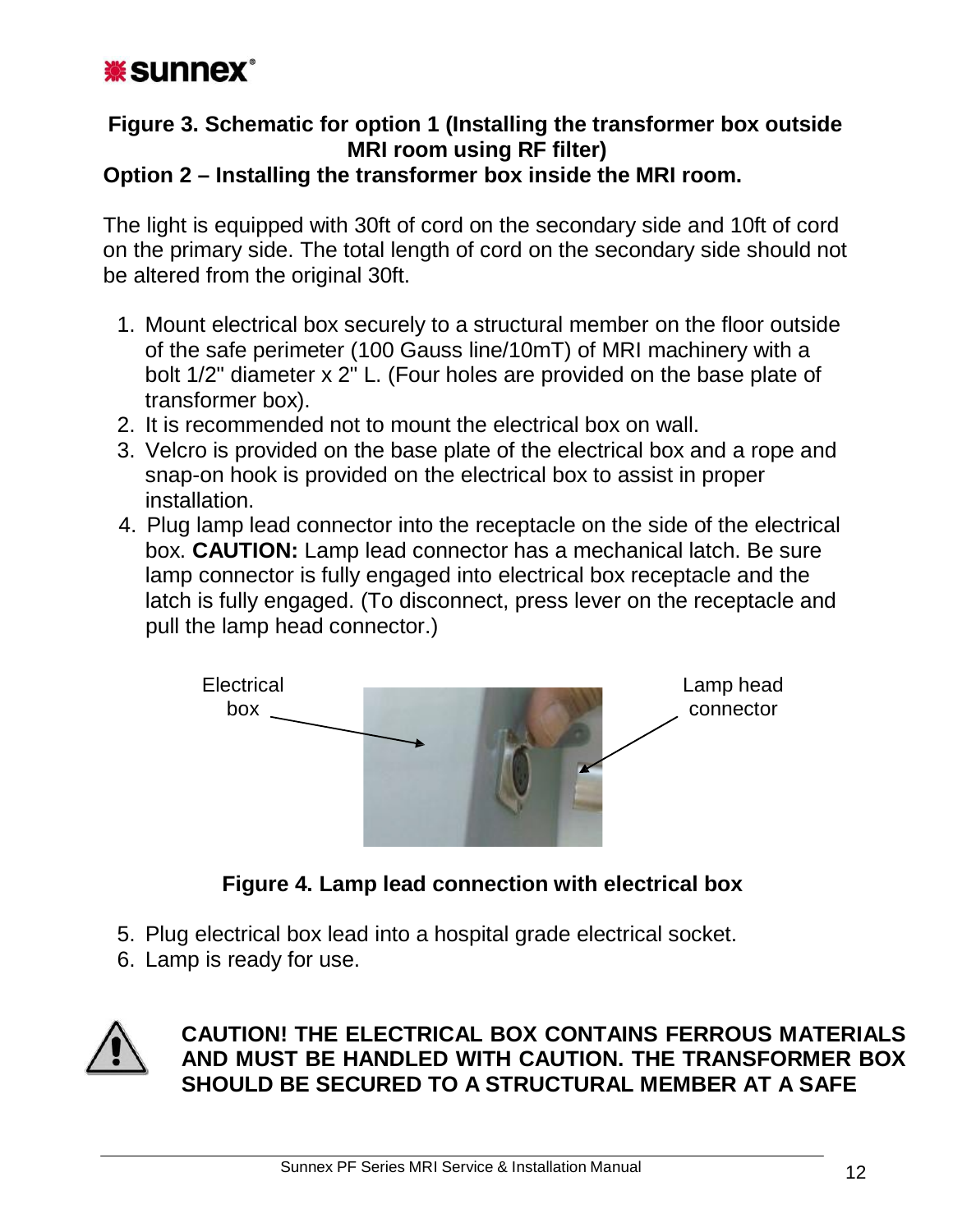# **WE SUNNEX**

**DISTANCE (100 GAUSS LINE) AWAY FROM THE MRI MACHINERY. DO NOT MOUNT BOX DIRECTLY TO SHEET ROCK OR PLYWOOD SUBSTRATES. IDEALLY, THE TRANSFORMER BOX IS SECURED BY NON-FERROUS FASTENERS, DIRECTLY TO THE FLOOR/CEILING OUTSIDE THE MAXIMUM RECOMMENDED GAUSS LINE.**

# **5. OPERATING INSTRUCTIONS**

While this light is MRI compatible and can be used as a medical task light around the bore, it is **extremely** important that all guidelines are strictly followed to ensure safety for users and patients.

This light is only intended for use outside of the bore

This product is not suitable for use in the presence of a FLAMMABLE ANAESTHETIC MIXTURE WITH AIR or WITH OXYGEN OR NITROUS OXIDE.

 The installation guidelines must be strictly followed. The electrical box contains ferrous materials and must **NEVER** be placed close to the magnet. If the electrical box is moved closer to the magnet at 100 gauss line, electromagnetic interference may be seen, to avoid this **NEVER** move the electrical box close to the magnet.

**NEVER** operate the light while the electrical box is unsecured.

The lamp may slightly vibrate during its operation, but it is absolutely normal to the operation of the light.

 It is recommended that the light be operated 3 feet away from the bore of the magnet, if the light is operated at the bore, it may reduce the bulb life.

- 1. Position the light fixture conveniently to illuminate the target area
- 2. Position the lamp arm by adjusting the handles on the joints. The lamp arm assembly has three knobs to adjust the position of the light. Once a desired position is selected, tighten the three knobs properly to make the light stable. The lamp head can be moved 315 degrees using the handle on the lamp head.
- 3. Verify that the power cord is connected to the electrical box and the electrical box is powered from the receptacle.
- 4. Turn on light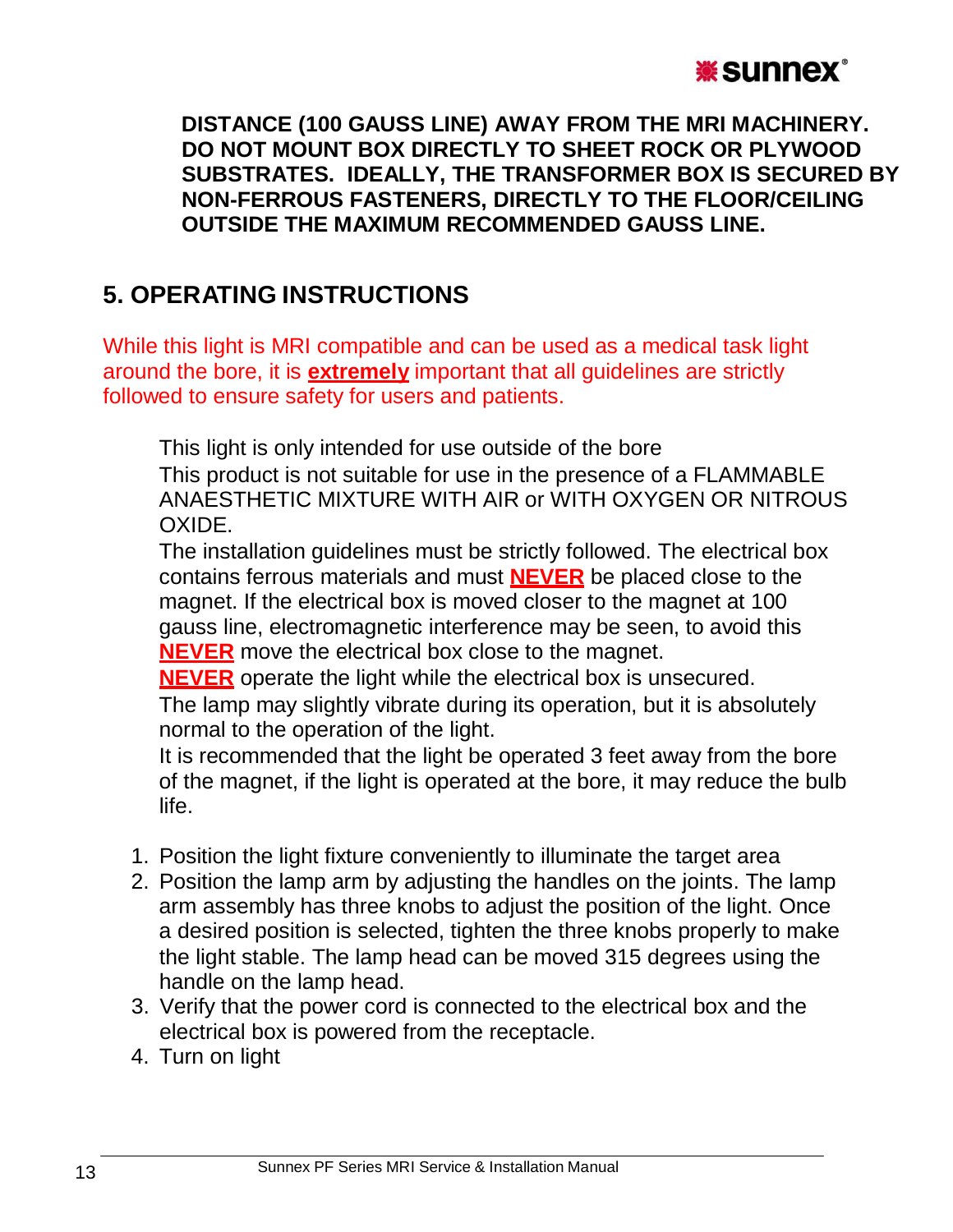

 The ON/OFF switch should be used to turn the light on and off. It is located at the back side of the lamp head.

 When light is not in use, turn it off, also unplug the hospital grade plug from the hospital grade socket when light is not in use. A mains switch is not provided on the electrical box.

 The PF series light, being a mobile light can be moved on its wheels by holding the vertical light pole. Before moving the light, ensure that all lamp arm joints are tightened properly.

**CAUTION !** The electrical box is specifically made to run the PF series MRI light (PF 28016-M) in an MRI environment. A power supply different than this should **NEVER** be used to operate the light.

**CAUTION!** The caster base is weighted for stability, but the arm should not be locked in a fully extended horizontal position as this may compromise the stability of the fixture.

### **6. SERVICE AND MAINTENANCE**

While your PF SERIES MRI light has been designed to provide you many hours of professional performance, it will benefit from your periodic care and concern. Your MRI facility guidelines must be **strictly** followed at all times. Please consult with your facility manager.

### **Detachable parts**

Lamp head: lens cover, lens, O-ring, lens cover screws, bulb Light assembly: light pole, light arm, caster base, caster wheels, counter weight

Electrical box: light cord connector and electrical box receptacle

**CAUTION! In the event, parts need to be replaced, only Sunnex parts should be used as replacements, use of other parts or materials can degrade safety. Also, there are no user-serviceable parts in the PF series MRI light. The product should be returned to Sunnex in case service is required.**

### **6.1 CLEANING AND DISINFECTION**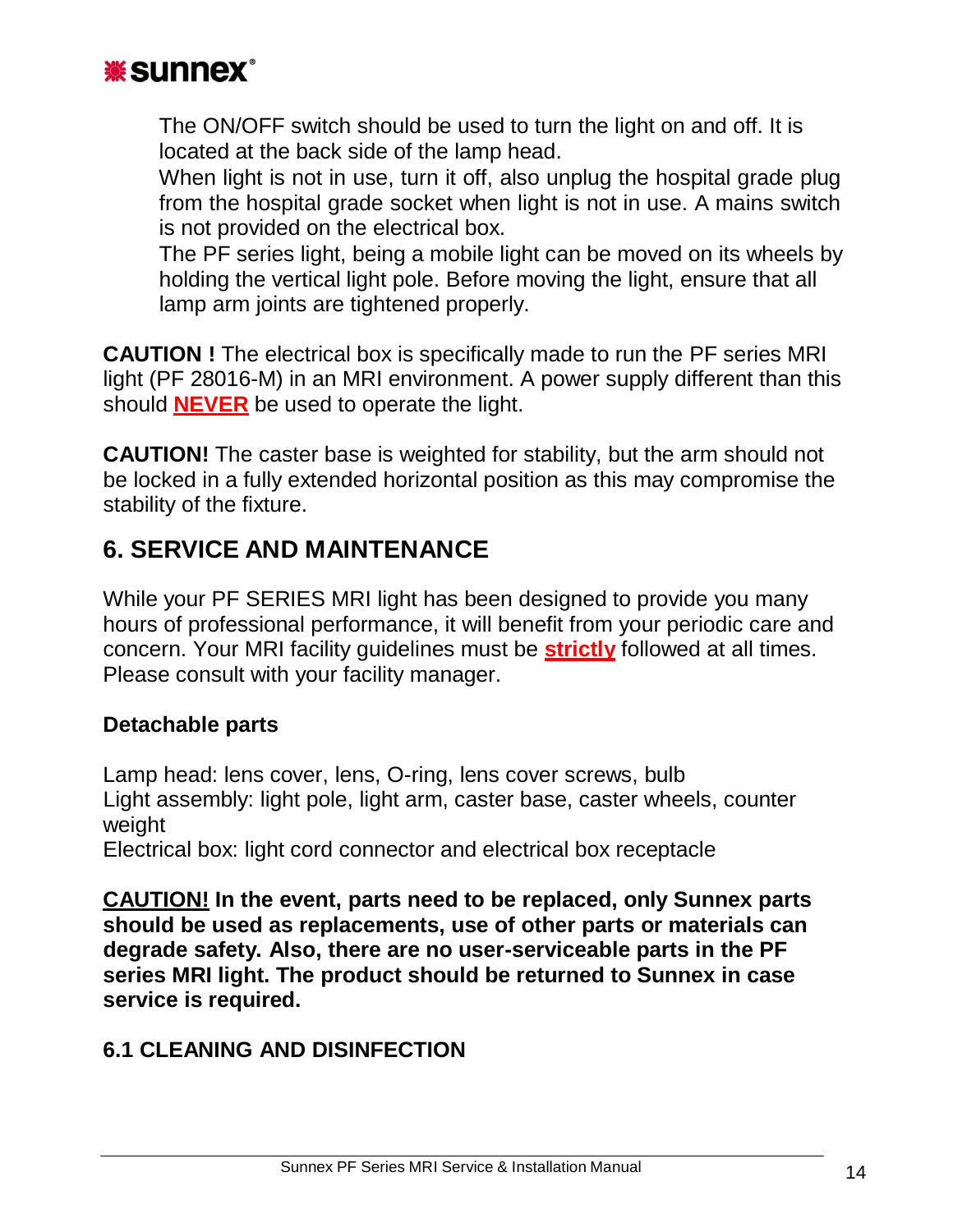# **WE SUNNEX**



**CAUTION! ALWAYS BRING THE LIGHT OUT OF THE MRI ROOM PRIOR TO CLEANING OR DISINFECTING. TAKE THE FURTHEST ROUTE AWAY FROM THE MAGNET WHEN REMOVING THE LIGHT AND ITS POWER SUPPLY FROM THE MRI ROOM!**



### **CAUTION! ALWAYS SHUT OFF THE LIGHT AND LET COOL BEFORE PERFORMING ANY CLEANING.**

The lamp fixture can be cleaned as needed with a damp cloth and a mild detergent. For disinfection use a soft cloth with a disinfectant solution such as isopropyl alcohol. NOTE! Do not introduce any fluids to the inside of the lamp head as this could cause a fire hazard. The glass lens can be cleaned with any commercial glass cleaner.



### **CAUTION! DO NOT USE EXCESSIVE AMOUNTS OF ANY FLUID WHEN CLEANING. DO NOT INTRODUCE ANY FLUIDS TO THE INSIDE OF THE LAMP HEAD HOUSING.**

**Frequency of cleaning and maintenance:** A suggested frequency for cleaning and maintenance is two months.

## **6.2 BULB REPLACEMENT INSTRUCTIONS PF LIGHT (PF28016-M)**



1. 50W Halogen MR16 bulb 2. Filter / Lens 3. O-Ring 4. Lens Cover 5. Lens Cover screws

**Figure 3. Bulb Replacement**

It is recommended that bulb replacement be done outside the MRI room. MRI facility guidelines must be strictly followed during the use of tools to replace bulb.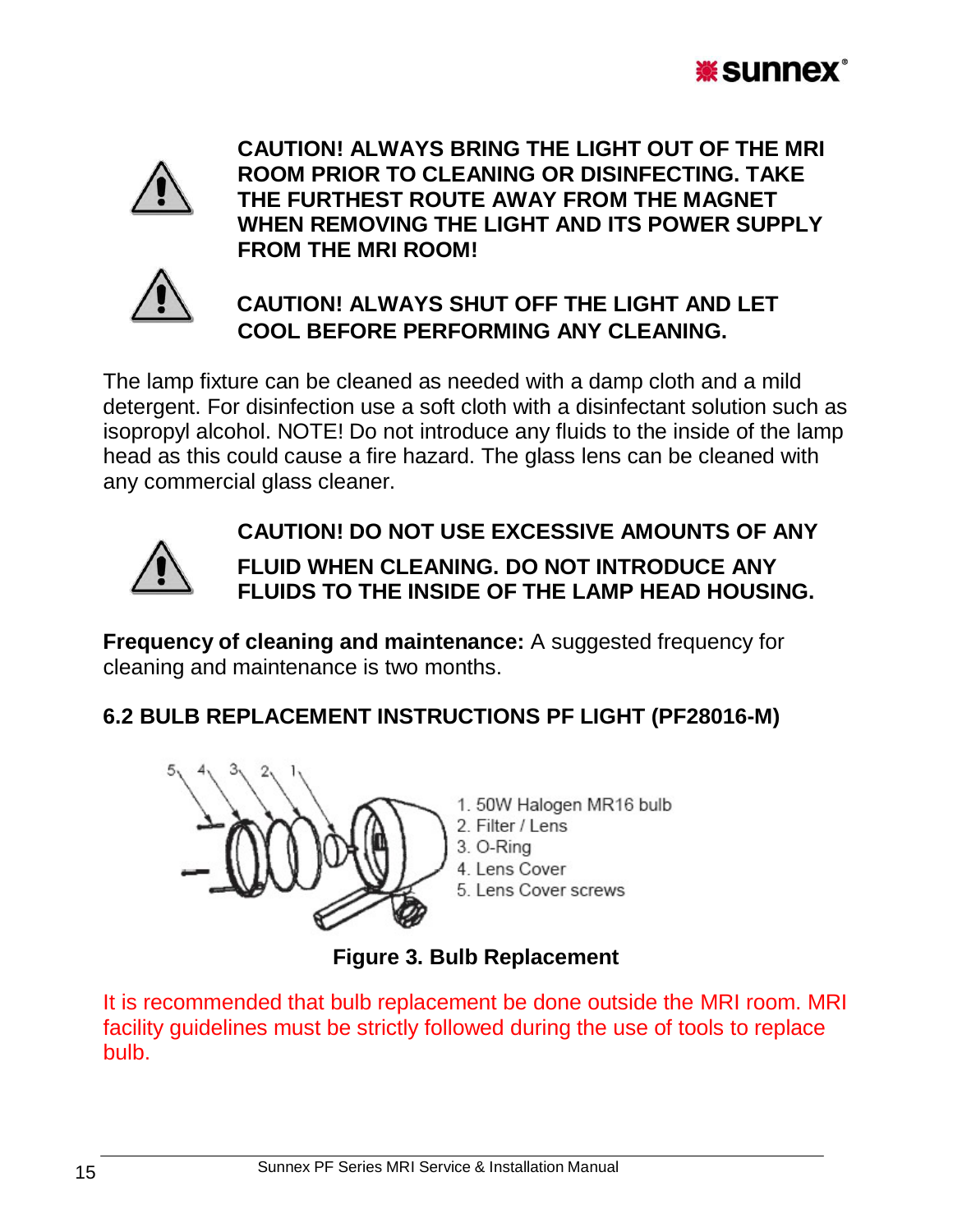

- 1. Unplug lamp from power source and **wait at least one hour** for lamp to cool.
- 2. Remove the three small screws (5) and remove the lens (2), o-ring (3) and lens cover (4).
- 3. Grip bulb (1) and firmly pull straight out from the bulb socket on the lamp back
- 4. Align the pins of the new bulb with the pin holes in the bulb socket and firmly push the new bulb straight into socket. **Note! Do not touch the halogen bulb with bare fingers as dirt and oil from hands could cause a fire hazard.**
- 5. Reposition lampshade and components on lamp back. Position the bulb retainer that holds the bulb such that it holds the bulb properly. Align the three screw holes in the lamp back and shade. Reinstall the three screws and securely tighten them.

Bulb specifications: Osram EPZ NAED 54743, 50W, 13.8V, GX5.3

**CAUTION! Use specified bulb only as the replacement, the power supply is developed to operate the specified bulb. Any deviation from using this bulb may cause the light to not operate properly. CAUTION! Be sure the lampshade components are properly seated when screws are tightened!**

### **6.3 FUSE REPLACEMENT INSTRUCTIONS PF LIGHT (PF28016-M)**

1. Locate fuse holders (2) on the side of the electrical box. Push the fuse holder while turning it counter clockwise and remove the fuse holder from the fuse block by pulling it out.

2. Replace fuse with proper replacement fuse.

Fuse Replacement Specifications:

USA : 250V, 2A, Interpower Products – 813MDA-2

Europe: 250V, 1.25A, Interpower Products – 813MDA-1.25

3. Follow procedure in reverse to return lamp to operating condition.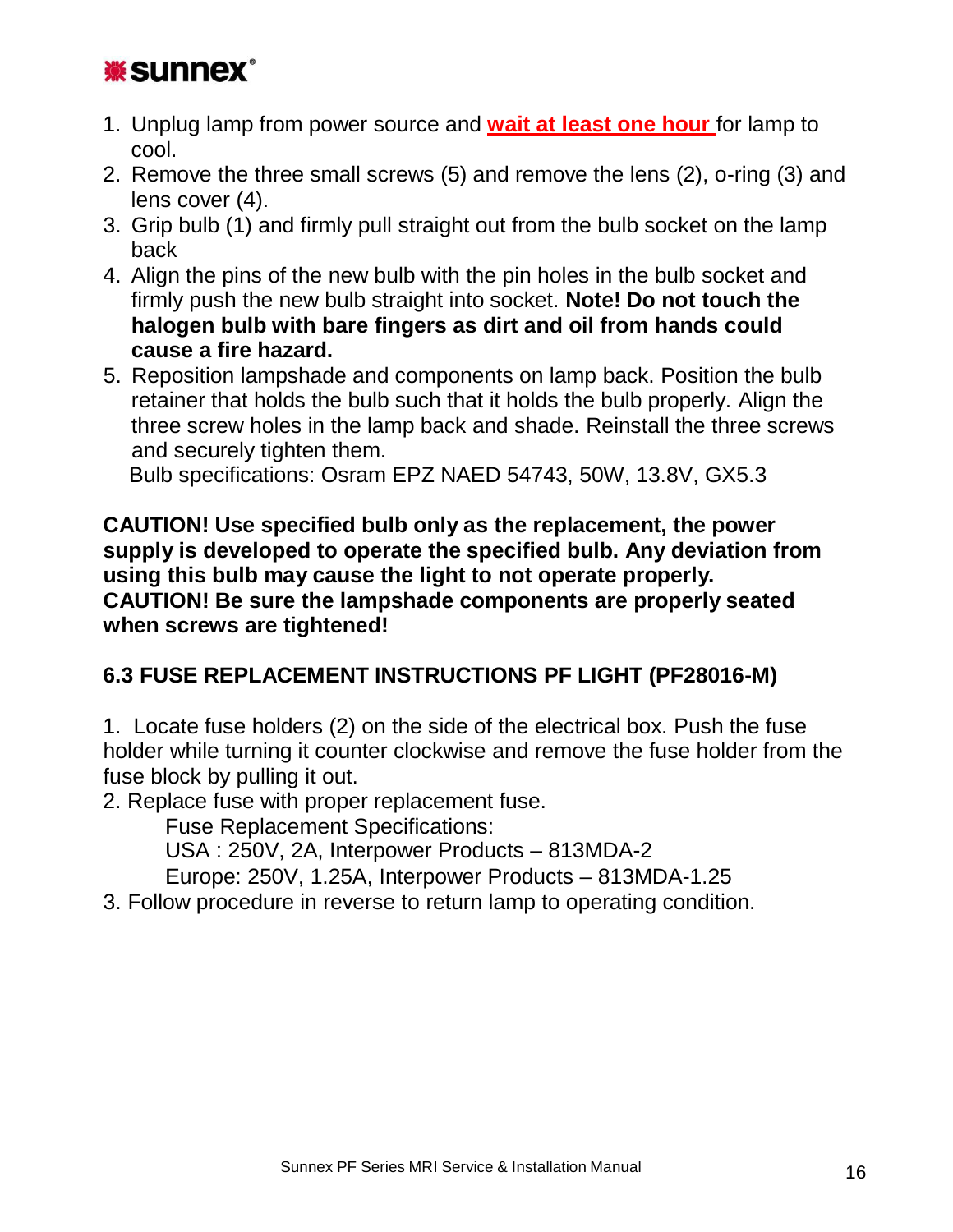



**Figure 4. Fuse Replacement**

### **6.4 PREVENTIVE INSPECTION AND MAINTENANCE**

Lens in lamp head to be inspected once a month for cleanliness.

### **6.5 DISPOSAL OF PARTS**

**Bulbs/fuses:** Bulbs and fuses go in normal waste. All glass parts go in normal waste.

**Plastic parts:** Plastic parts are to be put in recycling bins.

**Transformer box:** Electrical and electronic components are to be put in electrical and electronic waste.

**Metal parts:** Metal parts go in metal waste.

**Risks associated with disposal of parts:** To minimize risks associated with disposing parts, care should be taken to avoid cuts when dismantling bulbs, glass lens and other glass parts.

While disposing parts and/or product, information on local, state, federal, or country requirements need to be met.

# **7. MARKINGS**

### **7.1 SYMBOLS**

| On/Off         |                       | Protective     | This product must be sorted as |
|----------------|-----------------------|----------------|--------------------------------|
| Switch         | <b>Caution Symbol</b> | earth terminal | Waste from Electrical and      |
| <b>Symbols</b> |                       | symbol         | Electronic Equipment (WEEE)    |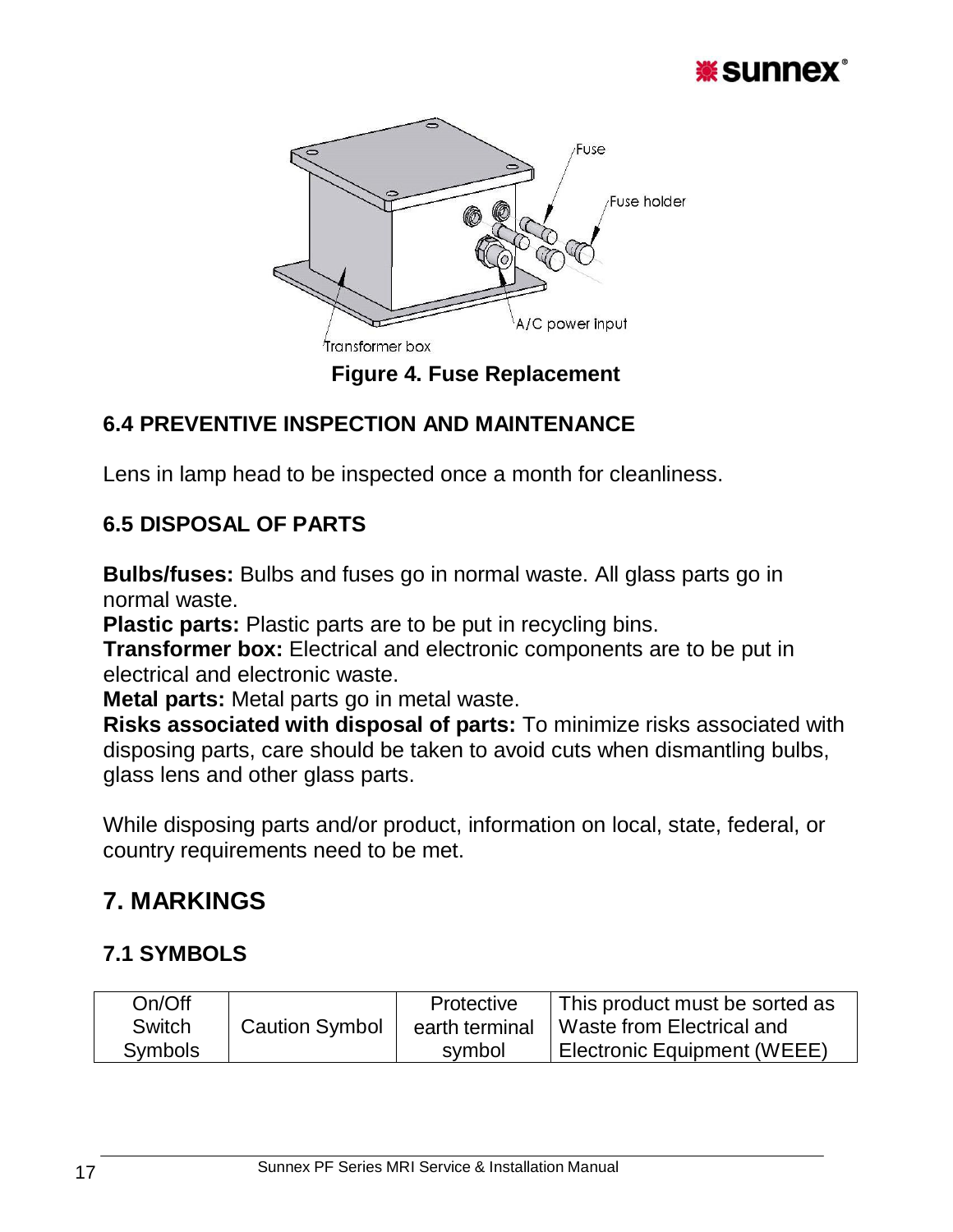

|    |            |                                     | 壱                                                    |             |
|----|------------|-------------------------------------|------------------------------------------------------|-------------|
| ON | <b>OFF</b> | <b>Consult User</b><br><b>Guide</b> | <b>Protective</b><br><b>Earth</b><br><b>Terminal</b> | <b>WEEE</b> |

| Fuse<br>Symbol           | <b>Alternating Current</b><br>Symbol | <b>Direct Current</b><br>Symbol | <b>Hot Surface Symbol</b> |
|--------------------------|--------------------------------------|---------------------------------|---------------------------|
| $\overline{\phantom{a}}$ | $\sim$                               | ---                             | <u>/w</u>                 |
| <b>Fuse</b>              | A/C                                  | DC                              | <b>Hot Surface</b>        |

#### **7.2 WARNIING STATEMENTS AND LABELS**

On lamp head

| <u>)))</u>                                                                                 | <b>CAUTION!</b>    | <b>ATTENTION!</b>     |  |
|--------------------------------------------------------------------------------------------|--------------------|-----------------------|--|
|                                                                                            | <b>HOT SURFACE</b> | <b>SURFACE CHAUDE</b> |  |
| <b>CAUTION!</b> LAMP TO BE OPERATED OUTSIDE THE BORE OF MRI<br><b>MAGNET</b>               |                    |                       |  |
| ATTENTION! LA LAMPE DOIT FONCTIONNER UNIQUEMENT EN<br>DEHORS DU CHAMPS MAGNÉTIQUE DE D'IRM |                    |                       |  |

On electrical box



#### **For 120V**

| Sunnex           | CЕ | INPUT 120V $\sim$   |
|------------------|----|---------------------|
| MODEL PF 28016-M |    | Hz<br>60            |
| S/N              |    | OUTPUT 14V $\equiv$ |
|                  |    |                     |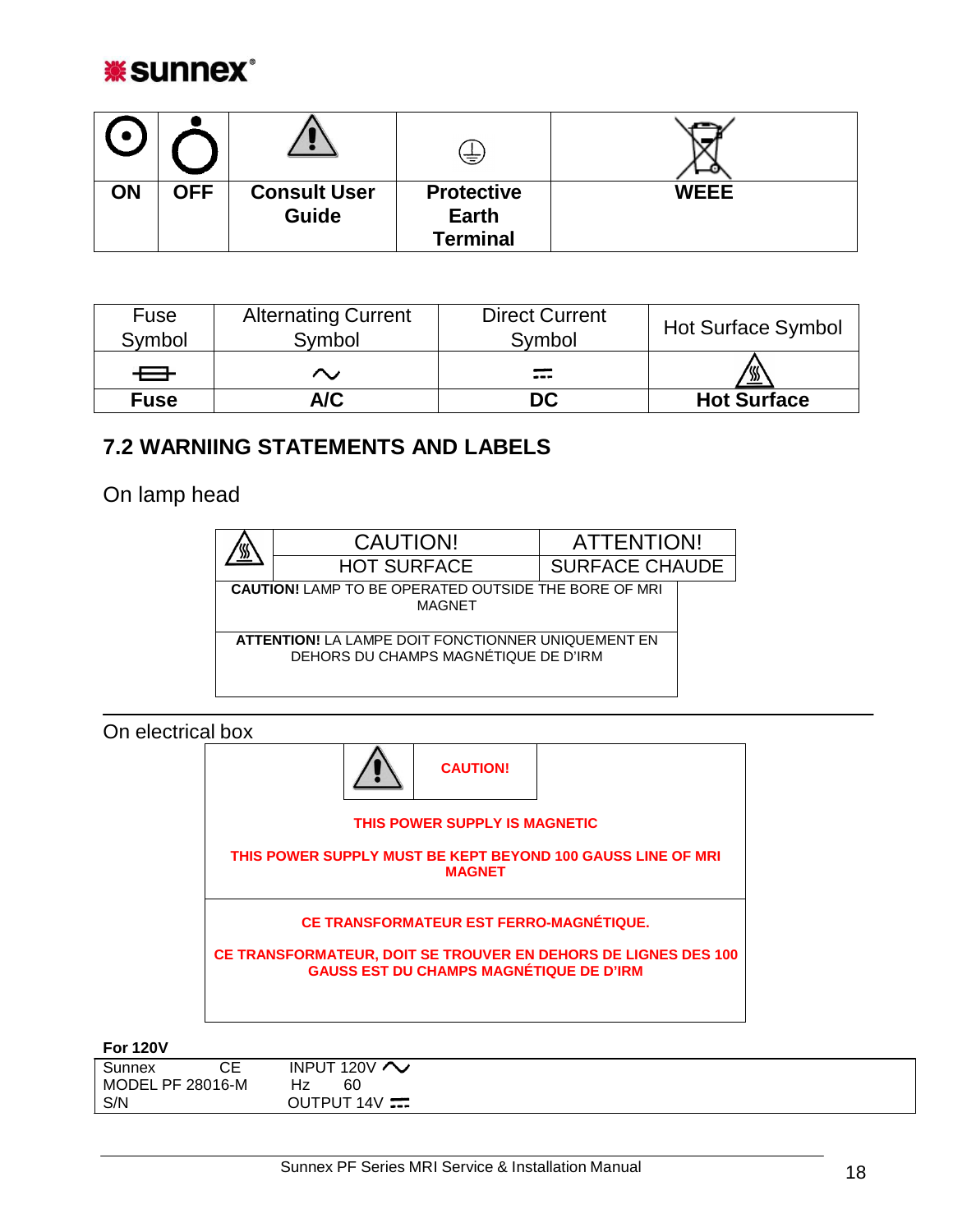| AMPS 1.5                                                                                                                                                        |       |  |  |
|-----------------------------------------------------------------------------------------------------------------------------------------------------------------|-------|--|--|
| WATTS 50W                                                                                                                                                       |       |  |  |
| FUSES LOCATED ON TRANSFORMER BOX $\triangle$ $\Box$ T-2A-250V $\sim$ 2 AMP, 1/4 II X 1 1/4 II<br>POWER CORD IS SPECIFIED FOR USE WITH HOSPITAL GRADE RECEPTACLE |       |  |  |
| REMOVE POWER CORD FROM WALL RECEPTACLE BEFORE SERVICING                                                                                                         |       |  |  |
|                                                                                                                                                                 |       |  |  |
| FUSIBLES PLACEES SOUS COUVERTURES A FECT-2A-250V V 2 AMP, 1/4 X 1 1/4                                                                                           |       |  |  |
| LE CABLE D'ALIMENTATION EST SPECIFIQUE A UNE UTILISATION EN MILIEU HOSPITALIER<br>DEBRANCHER LE CABLE D'ALIMENTATION AVANT TOUT DEMONTAGE DE LA LAMPE           |       |  |  |
|                                                                                                                                                                 |       |  |  |
| ※ Sunnex                                                                                                                                                        | SUN-6 |  |  |
|                                                                                                                                                                 |       |  |  |
| <b>For 230V</b>                                                                                                                                                 |       |  |  |
| <b>CE</b><br>INPUT 230 $V\sim$<br>Sunnex                                                                                                                        |       |  |  |
| <b>MODEL PF 28016-M</b><br>50<br>Hz.                                                                                                                            |       |  |  |
| OUTPUT $14V =$<br>S/N                                                                                                                                           |       |  |  |
| $AMPS$ 1.0<br>WATTS 50W                                                                                                                                         |       |  |  |
| FUSES LOCATED ON TRANSFORMER BOX $\triangle$ $\Box$ T-1.25A-250V $\sim$ 1.25 AMP, 1/4 X 1 1/4 II                                                                |       |  |  |
| POWER CORD IS SPECIFIED FOR USE WITH HOSPITAL GRADE RECEPTACLE                                                                                                  |       |  |  |
| REMOVE POWER CORD FROM WALL RECEPTACLE BEFORE SERVICING                                                                                                         |       |  |  |
|                                                                                                                                                                 |       |  |  |
| FUSIBLES PLACEES SOUS COUVERTURES A HIT T-1.25A-250V ~1.25 AMP, 1/4 X 1 1/4 II                                                                                  |       |  |  |
| LE CABLE D'ALIMENTATION EST SPECIFIQUE A UNE UTILISATION EN MILIEU HOSPITALIER<br>DEBRANCHER LE CABLE D'ALIMENTATION AVANT TOUT DEMONTAGE DE LA LAMPE           |       |  |  |
|                                                                                                                                                                 |       |  |  |
| <b>※SUNNEX</b>                                                                                                                                                  | SUN-7 |  |  |
|                                                                                                                                                                 |       |  |  |

### **8. Warranty**

8.1 Limited Warranty.

Sunnex warrants that the Product, if properly used, will be free from defects in material and workmanship, for a period of three (3) years from the date of shipment to Customer. This Limited Warranty extends only to the original buyer. If the Product is determined to be defective within the warranty period, Sunnex, at its option, will repair or replace the Product, at no charge or refund the then-current value of the Product.

8.2 Disclaimers and Limitations.

This Limited Warranty shall be the sole remedy of Customer and the sole liability of Sunnex to Customer.

This Limited Warranty does not extend or apply to any defects, failures or damage due to or resulting from: (a) acts of God, accident, misuse, use of the Product other than its normal and customary manner, abuse or negligence; (b) everyday wear and tear; (c) alteration or modification of, or to any part of, the Product; (d) improper operation and maintenance; or (d) any repairs or attempted repairs by anyone other than Sunnex. This Limited Warranty does not cover any products sold AS IS or WITH ALL FAULTS. This Limited Warranty excludes the replacement of bulbs for the Product.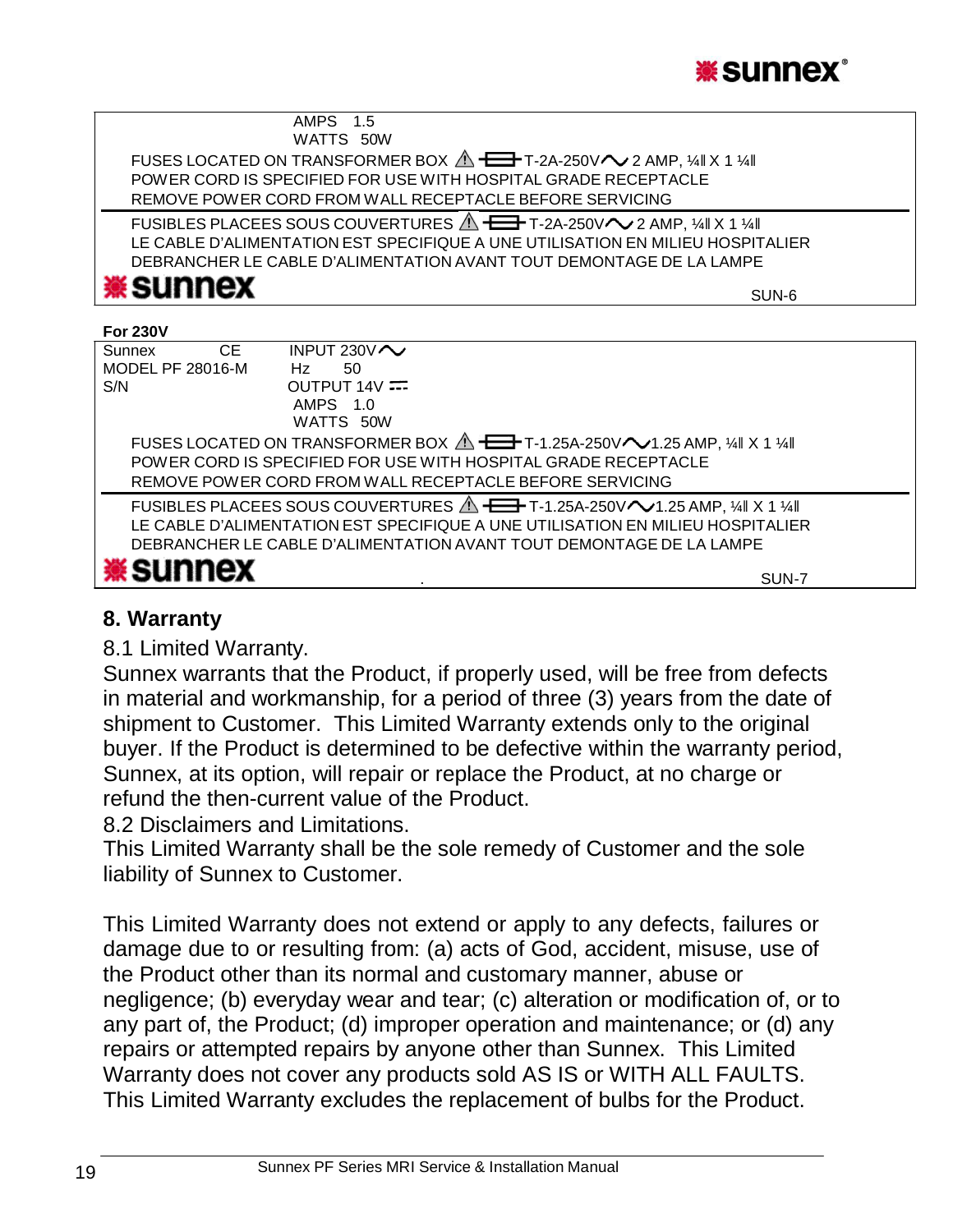TO THE FULL EXTENT PERMITTED BY APPLICABLE LAW, THIS LIMITED WARRANTY REPLACES ALL OTHER WARRANTIES OR CONDITIONS, EXPRESS OR IMPLIED INCLUDING, WITHOUT LIMITATION, ANY AND ALL IMPLIED WARRANTIES OF MERCHANTABILITY AND FITNESS FOR A PARTICULAR PURPOSE. SUNNEX DISCLAIMS ALL OTHER WARRANTIES AND CONDITIONS, EXPRESS OR IMPLIED, INCLUDING, WITHOUT LIMITATION, IMPLIED WARRANTIES OF TITLE, NONINFRINGEMENT, ABSENCE OF LIENS OR INCUMBRANCES, MERCHANTABILITY AND FITNESS FOR A PARTICULAR PURPOSE, REGARDLESS OF WHETHER SUNNEX KNOWS OR HAS REASON TO KNOW OF CUSTOMER'S PARTICULAR NEEDS. IF IMPLIED WARRANTIES MAY NOT BE DISCLAIMED UNDER APPLICABLE LAW, THEN ANY IMPLIED WARRANTIES THAT MAY BE IMPOSED BY LAW ARE LIMITED IN DURATION TO THE LIMITED WARRANTY PERIOD SET FORTH HEREIN, AND THEREAFTER ANY IMPLIED WARRANTIES ARE EXPRESSLY DISCLAIMED.

No employee, agent, dealer, reseller or distributor of Sunnex is authorized to modify this Limited Warranty, or to make any additional warranties.

REPAIR, REPLACEMENT OR REFUND, AS PROVIDED UNDER THIS LIMITED WARRANTY, ARE CUSTOMER'S SOLE AND EXCLUSIVE REMEDIES. IN NO EVENT SHALL SUNNEX BE LIABLE FOR ANY DIRECT, INDIRECT, SPECIAL, INCIDENTAL, CONSEQUENTIAL OR TORT DAMAGES OR LOSSES, WHETHER TO PERSON OR PROPERTY, INCLUDING DEATH, ARISING OUT OF OR RESULTING FROM ANY BREACH OF WARRANTY OR ANY OTHER LEGAL THEORY, OR ARISING OUT OF OR IN CONNECTION WITH THE PRODUCT OR CUSTOMER'S USE OF THE PRODUCT, EVEN IF SUNNEX IS ADVISED OF THE POSSIBILITY OF SUCH DAMAGES. IN ANY EVENT, THE TOTAL LIABILITY OF SUNNEX TO YOU FOR ANY CAUSE WHATSOEVER SHALL BE LIMITED TO THE PURCHASE PRICE YOU PAID FOR THE PRODUCT. THIS LIMITATION SHALL APPLY REGARDLESS OF THE FORM OF ACTION, WHETHER IN CONTRACT OR TORT (INCLUDING, WITHOUT LIMITATION, NEGLIGENCE).

SOME STATES DO NOT ALLOW THE EXCLUSION OR LIMITATION OF INCIDENTAL OR CONSEQUENTIAL DAMAGES, OR ALLOW LIMITATIONS ON HOW LONG AN IMPLIED WARRANTY LASTS, SO THE ABOVE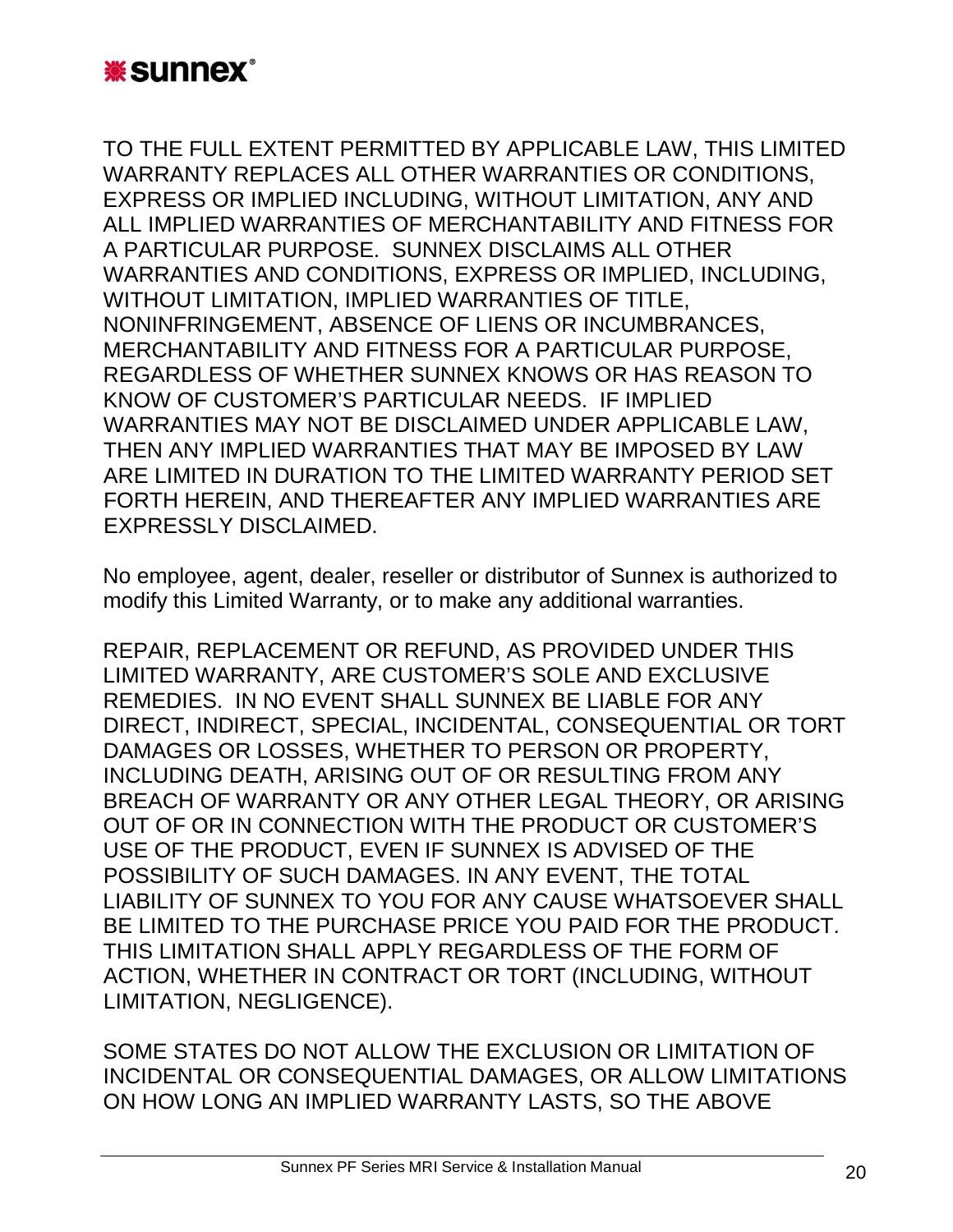#### LIMITATIONS OR EXCLUSIONS MAY NOT APPLY TO YOU. THIS LIMITED WARRANTY GIVES YOU SPECIFIC LEGAL RIGHTS, AND YOU MAY ALSO HAVE OTHER RIGHTS THAT VARY FROM STATE TO STATE.

#### 8.3 Claims Procedure.

**(a)** Customer must contact Sunnex at (800)-445-7869 with a request for warranty service or to report a technical issue. Sunnex Technical Support will attempt to identify, diagnose and resolve the reported problem via the telephone.

**(b)** If attempts by Sunnex to resolve a reported problem are unsuccessful, Customer will then be provided with a Customer-specific Returned Merchandise Authorization number (RMA). The RMA number must be noted on any correspondence to Sunnex and displayed prominently on the outside packaging of any Product shipped to Sunnex.

**(c)** Within ten (10) days of receipt of the RMA number, Customer must ship the Product to Sunnex at Customer's expense (insuring the Product is recommended) in either its original packaging or packaging affording an equal degree of protection, to *Sunnex Inc. 80012 Tower Point Drive, Charlotte, NC 28227,* with a statement describing the problem in reasonable specificity. Proof of purchase must be included to obtain warranty service. Sunnex will not be held responsible for shipping damages that occur in transit. Any damage to the Product during shipping will not be covered under this Limited Warranty and shall be subject to a service charge.

**(d)** Subject to the limitations specified herein, upon receipt, Sunnex will inspect the shipped Product and, at its sole discretion, repair or replace the Product with the same or a like product to the extent it does not conform to this Limited Warranty. In the event Sunnex, at its sole discretion, opts to replace the Product, should said product be discontinued or no longer be offered for sale by Sunnex, a like product in design and functionality will be provided to Customer.

**(e)** Sunnex will ship the repaired Product or a replacement to Customer within ten (10) business days after receipt from the date that Sunnex receives the Product. Standard shipments to the Customer will be paid by Sunnex. Sunnex assumes no responsibility for shipment delays by the carrier.

**(f)** If Customer requires warranty service to be provided in less than ten (10) business days, but not less than three (3) business days, Sunnex will charge Customer an additional One Hundred Dollars (\$100.00) express handling charge per request for each Product.

8.4 Customer Responsibilities.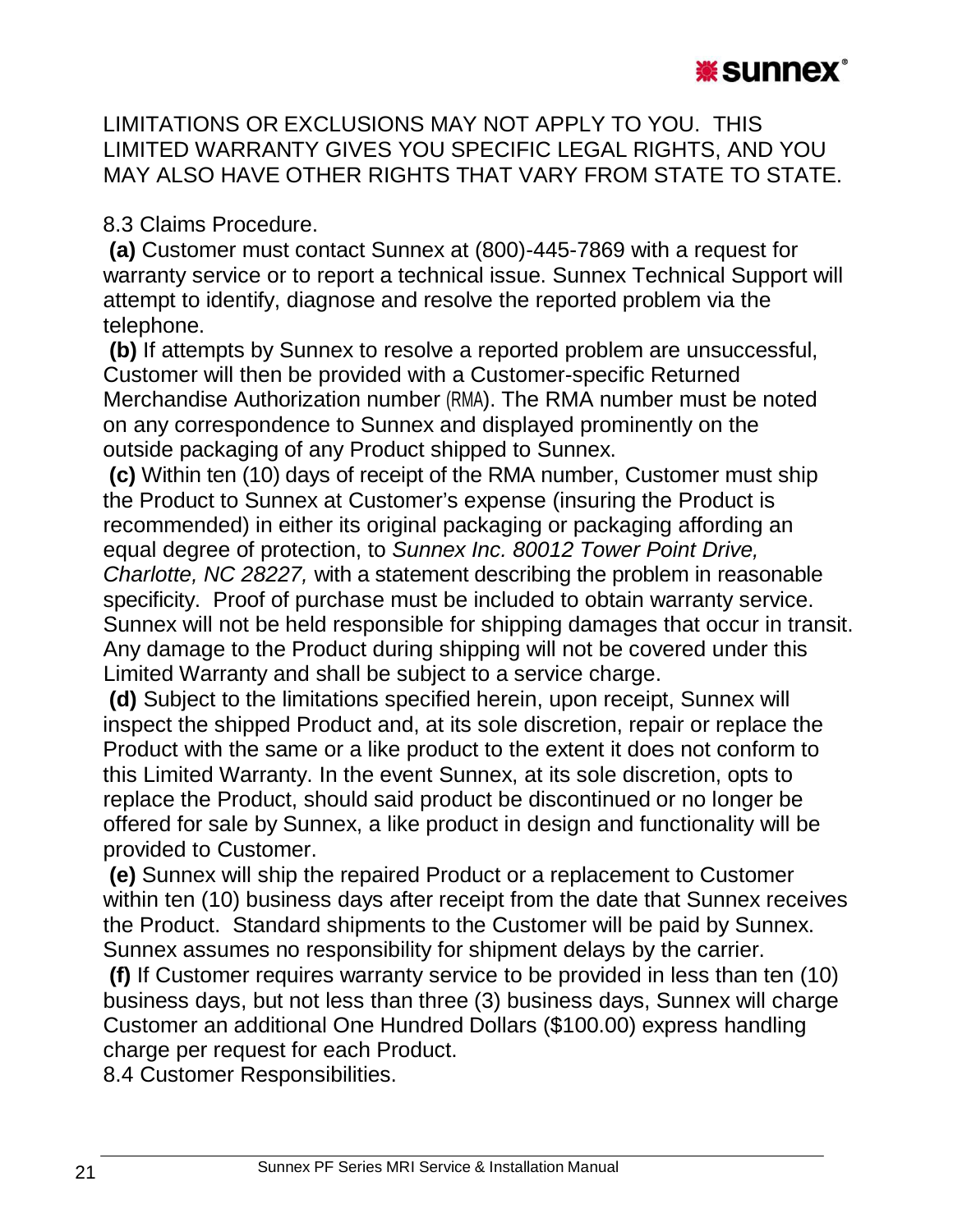

**(a)** To validated warranty customer is required to fill out online or provided warranty card.

**(b)** Customer is required to follow the user manual associated with the Product for proper operation.

**(c)** Customer is required to perform periodic preventive maintenance as called for in the user manual associated with the Product.

**(d)** Any modifications or repairs made to the Product without prior written authorization from Sunnex will render this Limited Warranty null and void. Instances whereby this is determined to be the case by Sunnex technical staff will be subject to an initial service charge of \$75.00 (\$25.00 evaluation charge and \$50.00 minimum labor cost).

8.5 Miscellaneous.

In the event that any provision of this Limited Warranty should be or becomes invalid and/or unenforceable during the warranty period, the remaining provisions shall continue in full force and effect.

The provisions of this Limited Warranty shall be governed by the laws of the State of North Carolina without regard to its conflict of laws principles. This Limited Warranty shall not be modified except by an agreement signed by both parties specifically referencing this Limited Warranty.

This Limited Warranty represents the entire agreement between Sunnex and Customer with respect to the subject matter herein and supersedes all prior or contemporaneous oral or written communications, representations, understandings or agreements relating to this subject.

For service assistance or resolution of a service problem, or for Product or warranty information, write to *Sunnex Inc. 8001 Tower Point Drive, Charlotte, NC 28227*, or visit [www.sunnex.com.](http://www.sunnex.com/)

8.6 Optional Extended Limited Warranty Plan.

The purchase of the Optional Extended Limited Warranty extends the duration of this Limited Warranty from a period of three (3) years to a period of five (5) years from the date of shipment to Customer. The Optional Limited Warranty may be purchased at the time of the original purchase of the Product or the Extended Limited Warranty to become effective and apply to the Product. Customer must pay the appropriate Extended Limited Warranty fee and upon initial purchase, register each Product with Sunnex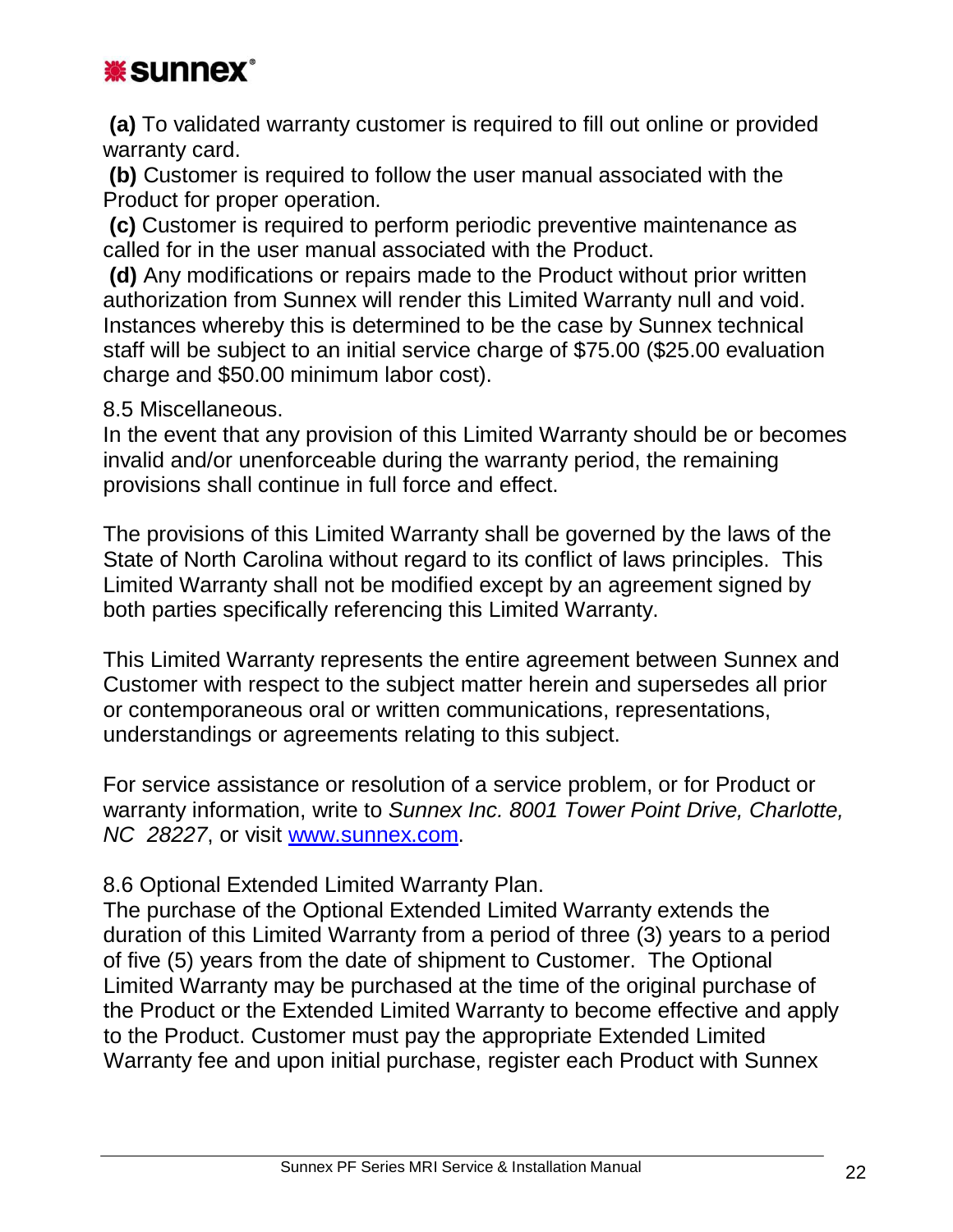

within thirty (30) days from the date of shipment to Customer by Sunnex, or a Sunnex authorized dealer or reseller.

#### **Sunnex Customer Service**

| Sunnex Inc, USA                   | <u>  + 1 800 445 7869</u> |
|-----------------------------------|---------------------------|
| <b>Sunnex Equipment AB Sweden</b> | + 46 565 177 00           |
| Warranty                          | + 1 800 445 7869          |

# **9. TROUBLESHOOTING**

Please refer to the following table for troubleshooting.



#### **CAUTION! DISCONNECT THE LIGHT FROM THE POWER SUPPLY BEFORE ATTEMPTING ANY OF THE ELECTRICAL CHECKS MENTIONED BELOW.**

| <b>PROBLEM</b>                                                                                                     | <b>POSSIBLE CAUSE</b>                            | <b>SOLUTION</b>                                                           |
|--------------------------------------------------------------------------------------------------------------------|--------------------------------------------------|---------------------------------------------------------------------------|
| No light from light<br>head                                                                                        | Light head is on OFF<br>position                 | Turn on the ON/OFF switch<br>to ON position                               |
| Bulb has not been<br>No light from light<br>head, when ON/OFF<br>installed or it has<br>switch is ON<br>burned out |                                                  | Refer to bulb replacement<br>procedure in the manual                      |
|                                                                                                                    | Fuse is blown                                    | Inspect / replace the fuse<br>following the fuse<br>replacement procedure |
|                                                                                                                    | No power to the<br>electrical box                | Check for facility power to the<br>electrical box                         |
|                                                                                                                    | Power Supply unit is<br>malfunctioning           | <b>Call Sunnex Customer</b><br>Service                                    |
|                                                                                                                    | Incorrect bulb<br>installed                      | Install correct bulb                                                      |
| Bulb burns out<br>quickly                                                                                          | Incorrect bulb<br>installed in the light<br>head | Install correct bulb                                                      |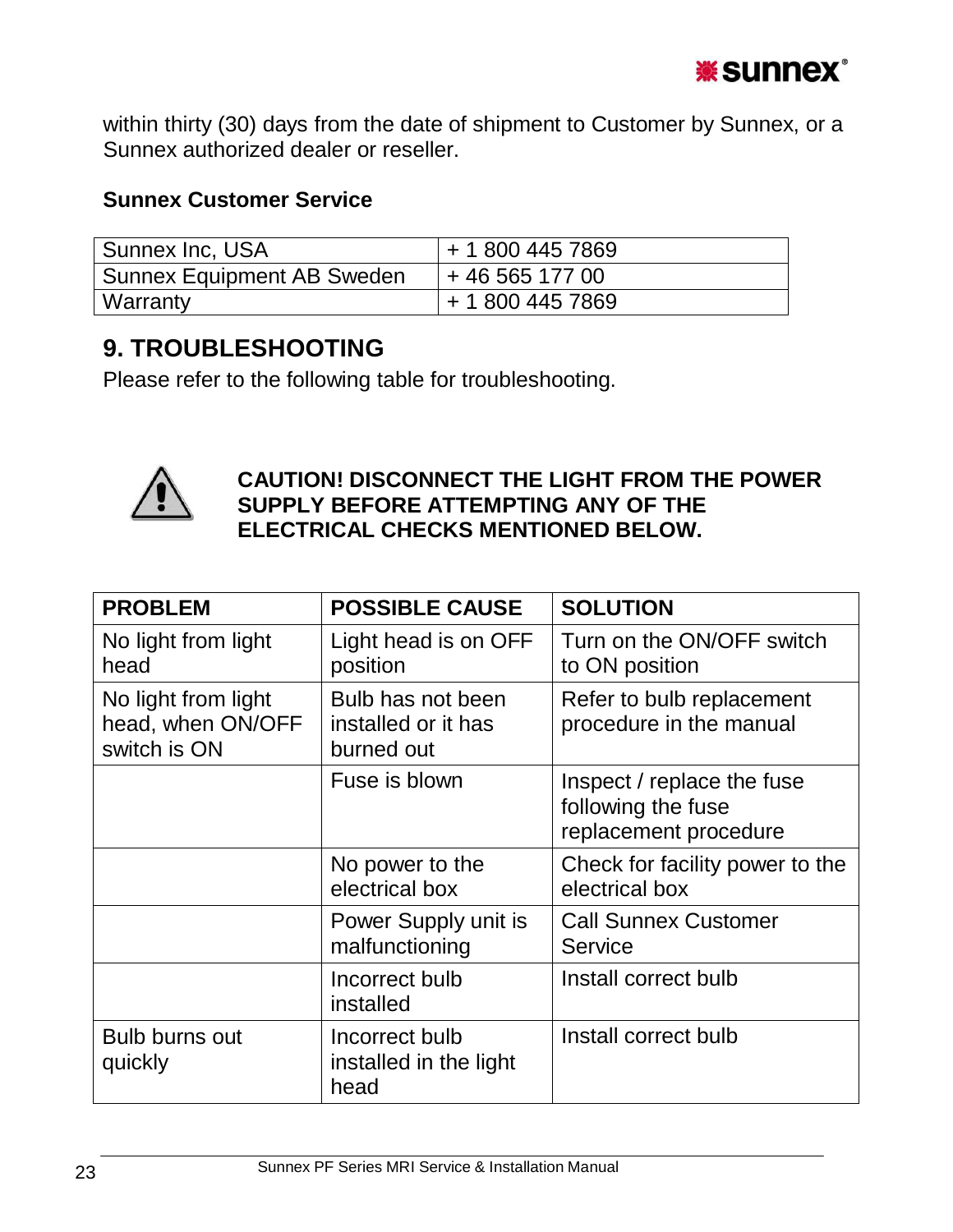

| Light output is<br>irregular in its shape<br>or intensity                                                                                                            | Incorrect bulb<br>installed in the light<br>head                                                          | Install correct bulb                                                                                      |
|----------------------------------------------------------------------------------------------------------------------------------------------------------------------|-----------------------------------------------------------------------------------------------------------|-----------------------------------------------------------------------------------------------------------|
|                                                                                                                                                                      | Bulb/reflector is not<br>seated in its holder<br>correctly                                                | Adjust the bulb/reflector so it<br>seats in the holder properly.                                          |
| No light from light<br>head even when the<br>bulb and fuse are in<br>good condition, light<br>head flashes<br>intermittently when<br>light head or arms<br>are moved | Circuit or wiring<br>problem within<br>transformer, arm<br>assemblies or other<br>part of lighting system | Check all wiring connections.<br>If problem cannot be<br>repaired, call Sunnex<br><b>Customer Service</b> |
| Various arms do not<br>move freely at the<br>joints                                                                                                                  | The black knob at<br>joints is tightened too<br>much                                                      | Adjust the black knob on<br>joints by appropriate<br>tightening                                           |

### **10. APPENDIX**

#### **Guidance and Manufacturer's Declaration — Emissions All Equipment and systems**

The PF MRI Light (PF 28016-M) is intended for use in the electromagnetic environment specified below. The customer or user of the PF MRI Light (PF 28016-M) should assure that it is used in such an environment.

| <b>Emissions</b><br><b>Test</b>           | <b>Compliance</b> | Electromagnetic Enforcement-<br>guidance                                                                                                                                                                       |
|-------------------------------------------|-------------------|----------------------------------------------------------------------------------------------------------------------------------------------------------------------------------------------------------------|
| <b>RF</b><br><b>Emissions</b><br>CISPR 11 | Group 1           | The PF MRI Light (PF 28016-M) uses RF<br>energy only for its internal function.<br>Therefore, its RF emissions are very low<br>and are not likely to cause any interference<br>in nearby electronic equipment. |
| <b>RF</b><br>Emissions                    | Class B           | The PF MRI Light (PF 28016-M) is suitable<br>for use in all establishments including                                                                                                                           |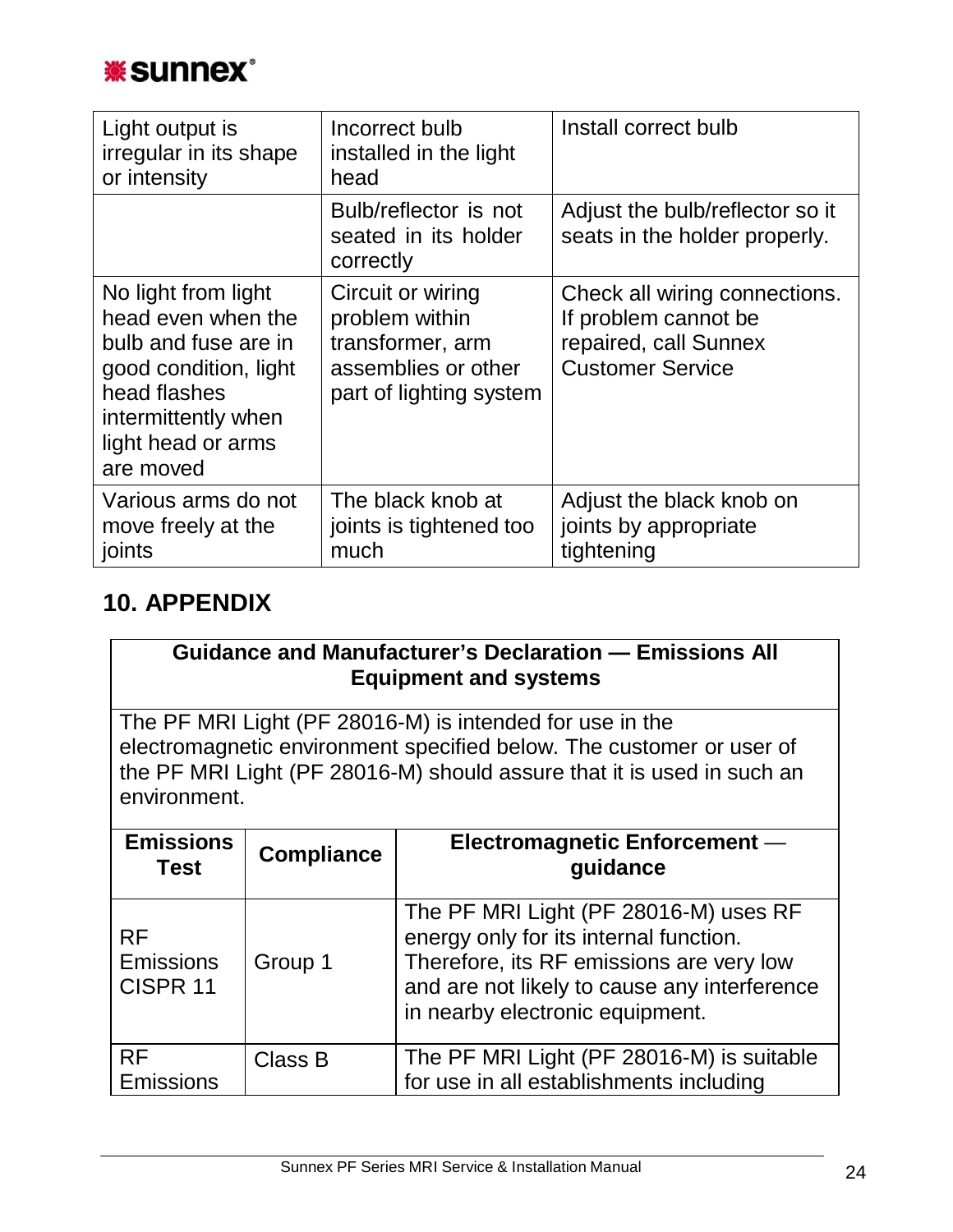

| CISPR 11                                   |                                         | domestic, and those directly connected to<br>the public low-voltage power supply<br>network that supplies buildings used for<br>domestic purposes. |
|--------------------------------------------|-----------------------------------------|----------------------------------------------------------------------------------------------------------------------------------------------------|
| <b>Harmonics</b><br>IEO 61 000-<br>$3 - 2$ | Complies or<br><b>Not</b><br>applicable | Complies                                                                                                                                           |
| Flicker<br>IEC 61000-<br>$3 - 3$           | Complies or<br><b>Not</b><br>applicable | Complies                                                                                                                                           |

**Guidance and Manufacturer's Declaration—Immunity All Equipment and Systems** The PF MRI Light (PF 28016-M) is intended for use in the electromagnetic environment specified below. The customer or user of the PF MRI Light (PF 28016-M) should assure that it is used in such an environment.

| <b>Immunity Test</b>                                       | <b>IEC 60601</b><br><b>Test Level</b>         | <b>Compliance</b><br><b>Level</b>                | <b>Electromagnetic Environment -</b><br><b>Guidance</b>                                               |  |  |
|------------------------------------------------------------|-----------------------------------------------|--------------------------------------------------|-------------------------------------------------------------------------------------------------------|--|--|
| Electrostatic<br>Discharge (ESD)                           | ±6kV contact                                  | ±6kV contact                                     | Floors should be wood, concrete<br>or ceramic tile. If floors are<br>synthetic, the relative humidity |  |  |
| IEC 61000-4-2                                              | ±8kV air                                      | ±8kV air                                         | should be at least 30%.                                                                               |  |  |
| <b>Electrical Fast</b><br>Transient/burst<br>IEC 61000-4-4 | ±2kV on AC<br><b>Mains</b>                    | $±2kV$ on AC<br><b>Mains</b>                     | Mains power quality should be that<br>of a typical commercial or hospital<br>environment.             |  |  |
| Surge<br>IEC 61000-4-5                                     | $±1$ kV<br><b>Differential</b><br>±2kv Common | $±1$ kV<br><b>Differential</b><br>±2kV<br>Common | Mains power quality should be that<br>of a typical commercial or hospital<br>environment.             |  |  |
| Voltage dips,                                              | >95% Dip for                                  | $>95\%$ Dip for                                  | Mains power quality should be that                                                                    |  |  |
| short                                                      | 0.5 Cycle                                     | 0.5 Cycle                                        | of a typical commercial or hospital<br>environment. If the user of the PF                             |  |  |
| interruptions and<br>voltage                               | 60% Dip for                                   | 60% Dip for                                      | MRI light requires continued                                                                          |  |  |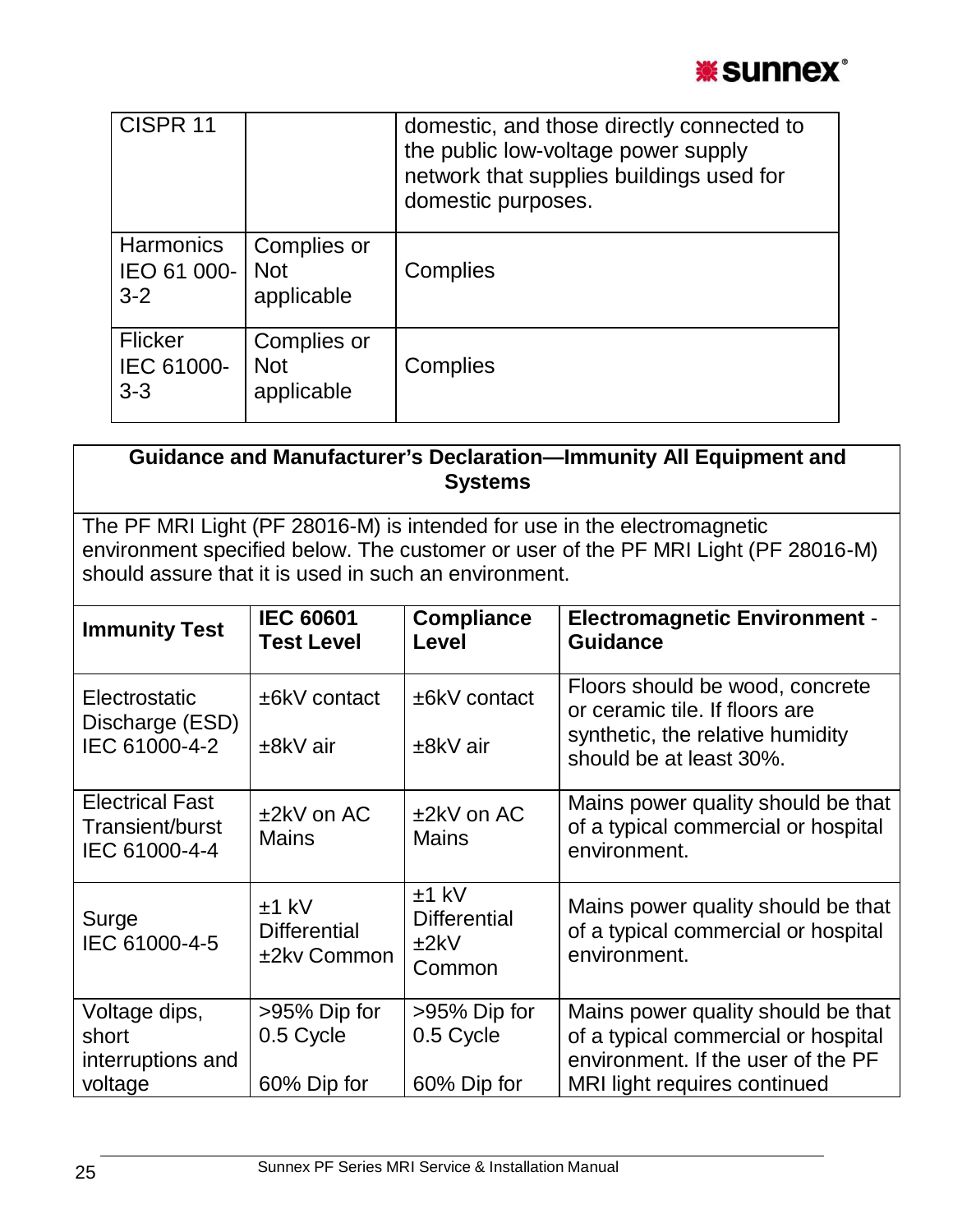

| variations on<br>power supply<br>input lines<br>IEC 61000-4-11           | 5 Cycles<br>30% Dip for<br>25 Cycles<br>$>95\%$ Dip for<br>5 Seconds | 5 Cycles<br>30% Dip for<br>25 Cycles<br>>95% Dip for<br>5 Seconds | operation during power mains<br>interruptions, it is recommended<br>that the PF MRI Light (PF 28016-<br>M) be powered from an<br>uninterruptible power supply or<br>battery. |
|--------------------------------------------------------------------------|----------------------------------------------------------------------|-------------------------------------------------------------------|------------------------------------------------------------------------------------------------------------------------------------------------------------------------------|
| Power<br>Frequency<br>50/60Hz<br><b>Magnetic Field</b><br>IEC 61 000-4-8 | 3A/m                                                                 | 3A/m                                                              | Power frequency magnetic fields<br>should be that of a typical location<br>in a typical commercial or hospital<br>environment.                                               |

| Guidance and Manufacturer's Declaration - Emissions Equipment<br>and Systems that are <b>NOT</b> Life-Supporting                                                                                                        |                                                    |                         |                                                                                                                                                                                                                               |
|-------------------------------------------------------------------------------------------------------------------------------------------------------------------------------------------------------------------------|----------------------------------------------------|-------------------------|-------------------------------------------------------------------------------------------------------------------------------------------------------------------------------------------------------------------------------|
| The PF MRI Light (PF 28016-M) is intended for use in the electromagnetic<br>environment specified below. The customer or user of the PF MRI Light<br>(PF 28016-M) should ensure that it is used in such an environment. |                                                    |                         |                                                                                                                                                                                                                               |
| <b>Immunity</b><br><b>Test</b>                                                                                                                                                                                          | <b>IEC</b><br>60601<br><b>Test</b><br><b>Level</b> | Complia<br>nce<br>Level | Electromagnetic Environment -<br><b>Guidance</b>                                                                                                                                                                              |
| Conducted<br><b>RF</b><br>IEC 61 000-<br>$4 - 6$                                                                                                                                                                        | 3 Vrms<br>from<br>150 kHz<br>to<br>80 MHz          | $V1 = 3$<br><b>Vrms</b> | Portable and mobile RF<br>communications equipment should<br>be separated from the PF MRI Light<br>(PF 28016-M) by no less than the<br>recommended separation distances<br>calculated/listed below:<br>$D = (3.5/V1)\sqrt{P}$ |
| Radiated<br><b>RF</b><br>IEC 61000-<br>$4 - 3$                                                                                                                                                                          | 3 V/m<br>80 MHz<br>to<br>2.5 GHz                   | $E1 =$<br>3V/m          | $D = (3.5 / E1)/\sqrt{P} 80$ to 800 MHz<br>$D = (7 / E1)/\sqrt{P}$ 800 MHz to 2.5 GHz<br>Where P is the maximum power<br>rating in watts and D is the<br>recommended separation distance in                                   |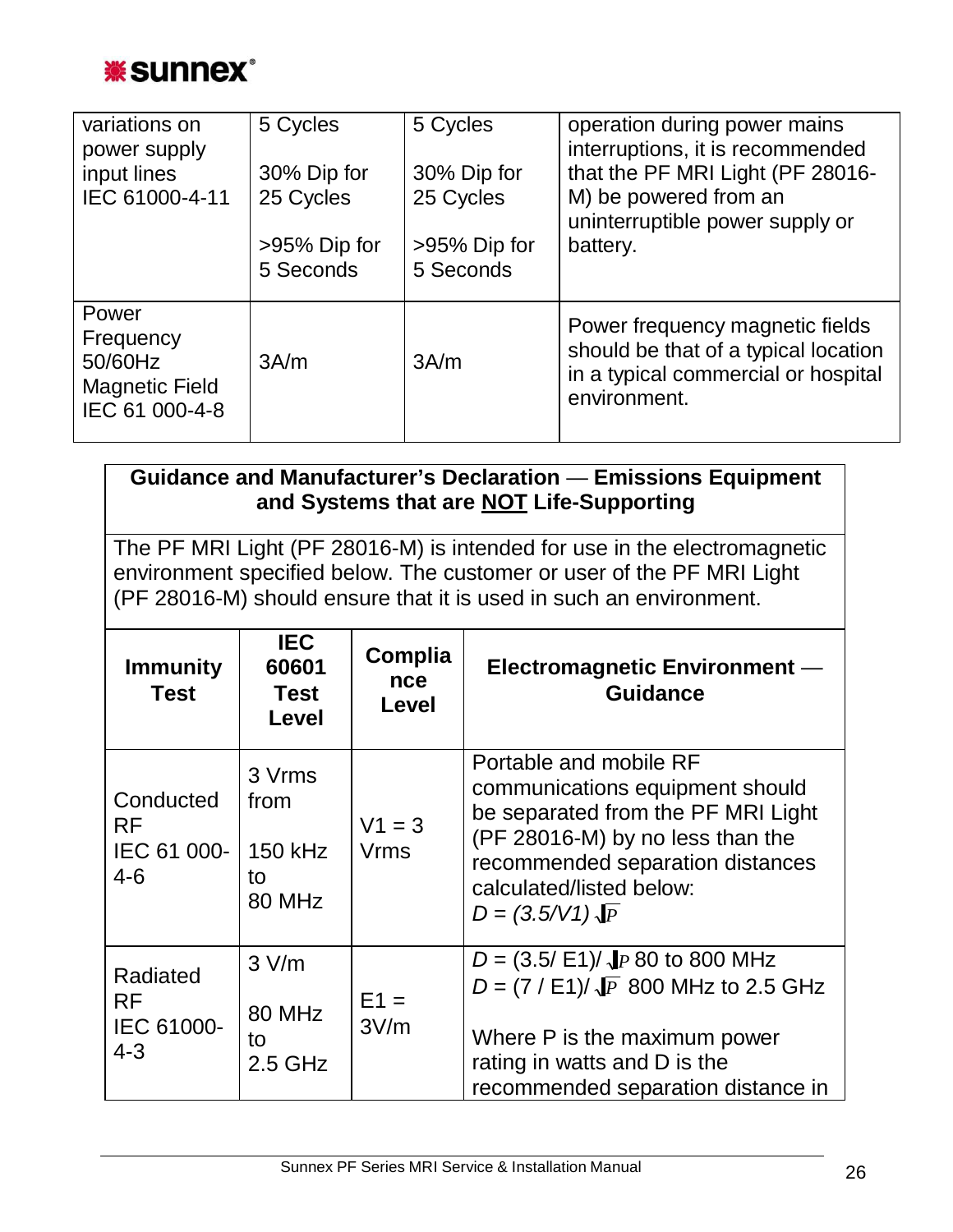# **WE SUNNEX**

|  | meters.                                                                                                                                                        |
|--|----------------------------------------------------------------------------------------------------------------------------------------------------------------|
|  | Field strengths from fixed<br>transmitters, as determined by an<br>electromagnetic site survey, should<br>be less that the compliance levels<br>$(V1$ and E1). |
|  | Interference may occur in the vicinity<br>of equipment containing a transmitter.                                                                               |

#### **Recommended Separation Distances Between Portable and Mobile RF Communications Equipment and the PF MRI Light (PF 28016-M) Equipment and Systems that are NOT Life-Supporting**

The PF MRI Light (PF 28016-M) is intended for use in the electromagnetic environment in which radiated disturbances are controlled. The customer or user of the PF MRI Light (PF 28016-M) can help prevent electromagnetic interference by maintaining a minimum distance between portable and mobile RF Communications Equipment and the PF MRI Light (PF 28016-M) as recommended below, according to the maximum output power of the communications equipment.

| <b>Maximum</b>                 | <b>Recommended Separation Distances for the PF</b><br><b>MRI Light (PF 28016-M)</b> |                       |                       |  |
|--------------------------------|-------------------------------------------------------------------------------------|-----------------------|-----------------------|--|
| <b>Output Power</b><br>(Watts) | 150 kHz to 80<br><b>MHz</b>                                                         | 80 MHz to<br>800MHz   | 800 MHz to 2.5<br>GHz |  |
|                                | $d = 1.1667 \sqrt{P}$                                                               | $d = 1.1667 \sqrt{P}$ | $d = 2.3333 \sqrt{P}$ |  |
| 0.01                           | 0.11667                                                                             | 0.11667               | 0.23333               |  |
| 0.1                            | 0.36894                                                                             | 0.36894               | 0.73785               |  |
| 1                              | 1.1667                                                                              | 1.1667                | 2.3333                |  |
| 10                             | 3.6894                                                                              | 3.6894                | 7.3785                |  |
| 100                            | 11.667                                                                              | 11.667                | 23.333                |  |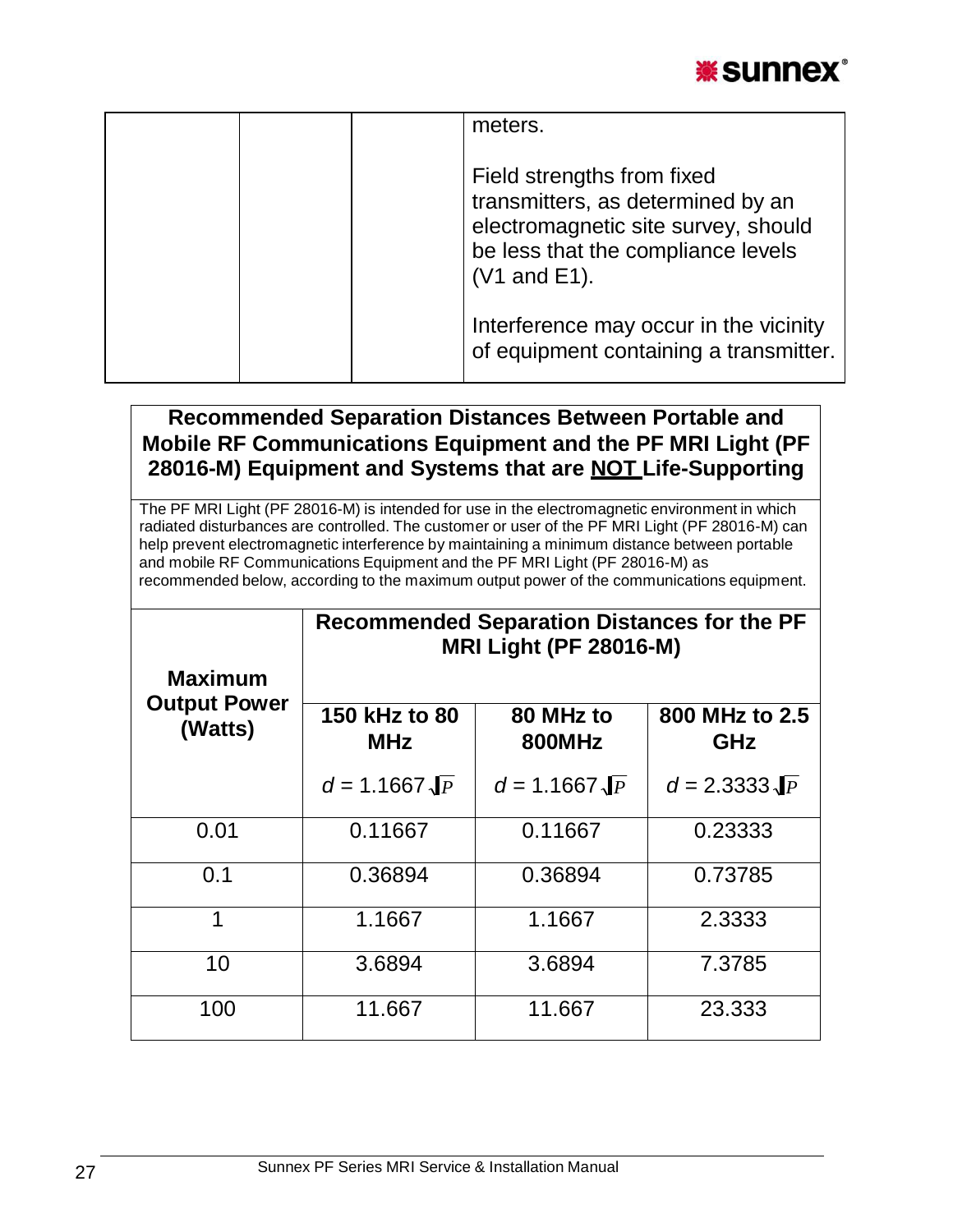

#### *REVISION HISTORY*

| <b>REVISION DESCRIPTION</b>                                               | <b>REVISION DATE</b> | <b>REVISION#</b> |
|---------------------------------------------------------------------------|----------------------|------------------|
| Remove Velcro from caution<br>statement on page 7,<br>reword #3 on page 9 | August 24, 2011      | 1.2              |
| Updated address and phone                                                 | November 3, 2015     | 1.3              |
|                                                                           |                      |                  |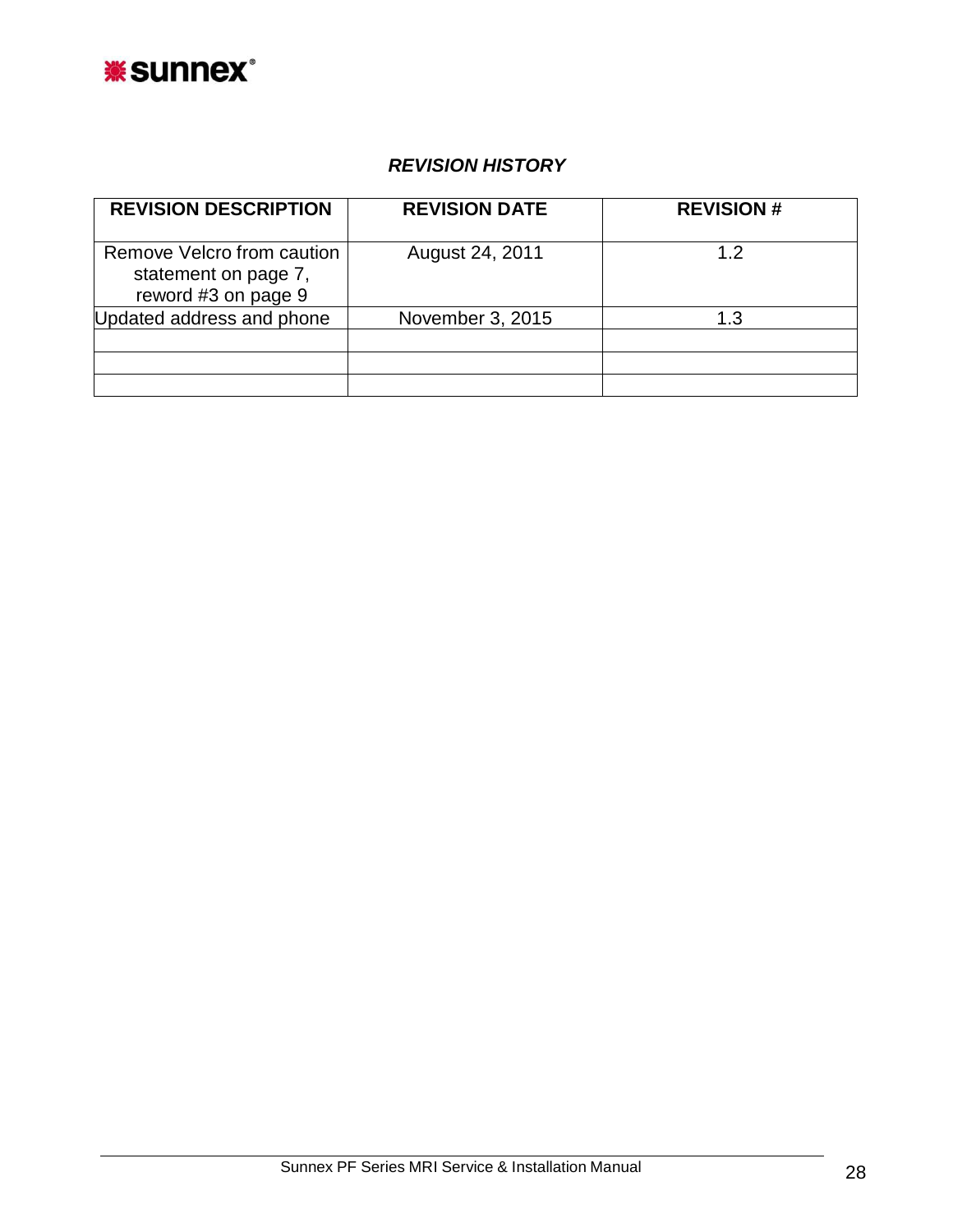

**THIS PAGE IS INTENTIONALLY LEFT BLANK**